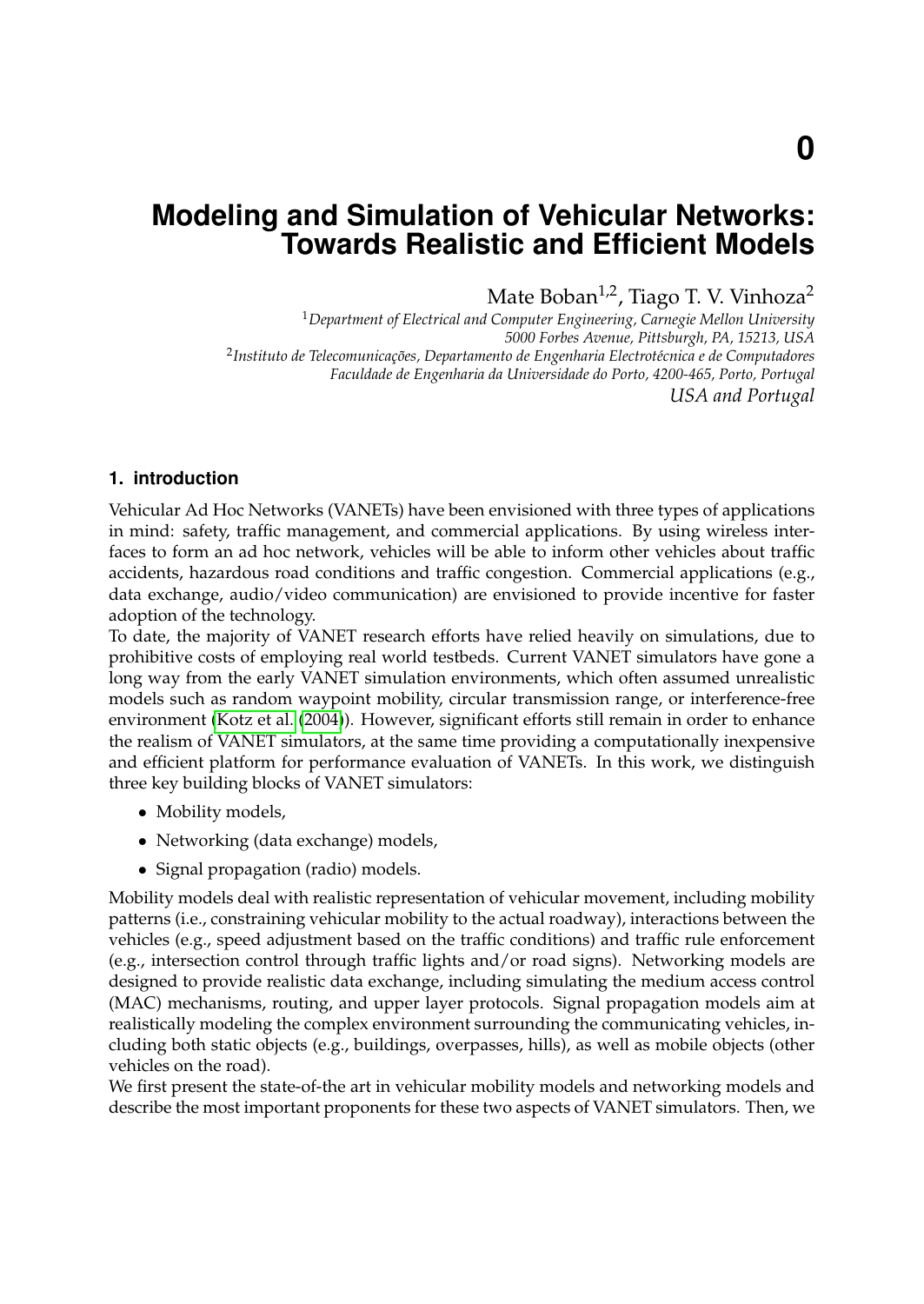describe the existing signal propagation models and motivate the need for more accurate models that are able to capture the behavior of the signal on a per-link basis, rather than relying solely on the overall statistical properties of the environment. More specifically, as shown in [Koberstein et al.](#page-23-1) [\(2009\)](#page-23-1), simplified stochastic radio models (e.g., free space [\(Goldsmith](#page-23-2) [\(2006\)](#page-23-2)), log-distance path loss [\(Rappaport](#page-25-0) [\(1996\)](#page-25-0)), two-ray ground reflection [\(Goldsmith](#page-23-2) [\(2006\)](#page-23-2)), etc.), which are based on the statistical properties of the chosen environment and do not account for the specific obstacles in the region of interest, are unable to provide satisfactory accuracy for typical VANET scenarios. Contrary to this, topography-specific, highly realistic channel models (e.g., based on ray tracing [\(Maurer et al.](#page-24-0) [\(2004\)](#page-24-0))) yield results that are in very good agreement with the real world. However, these models are computationally too expensive and usually bound to a specific location (e.g., a particular neighborhood in a city), thus making them impractical for extensive simulation studies. For these reasons, such models are not implemented in VANET simulators. Based on the experimental assessment of the impact of mobile obstacles on vehicle-to-vehicle communication, we point out the importance of the realistic modeling of mobile obstacles and the inconsistencies that arise in VANET simulation results in case these obstacles are omitted from the model. Motivated by this finding, we developed a novel model for incorporating the mobile obstacles (i.e., vehicles) in VANET channel modeling. A useful model that accounts for mobile obstacles must satisfy a number of requirements: accurate vehicle positioning, realistic underlying mobility model, realistic propagation characterization, and manageable complexity. The model we developed satisfies all of these requirements [\(Boban et al.](#page-22-0) [\(2011\)](#page-22-0)). The proposed model accounts for vehicles as three-dimensional obstacles and takes into account their impact on the LOS obstruction, received signal power, and the packet reception rate. The algorithm behind the model allows for computationally efficient implementation in VANET simulators. Furthermore, the proposed model can easily be used in conjunction with the existing models for static obstacles to accurately simulate the entire spectrum of VANET environments with regards to both road conditions (e.g., sparse or dense vehicular networks), as well as various surroundings (including highway, suburban, and urban environments).

<span id="page-1-0"></span>

Fig. 1. Structure of VANET simulation environment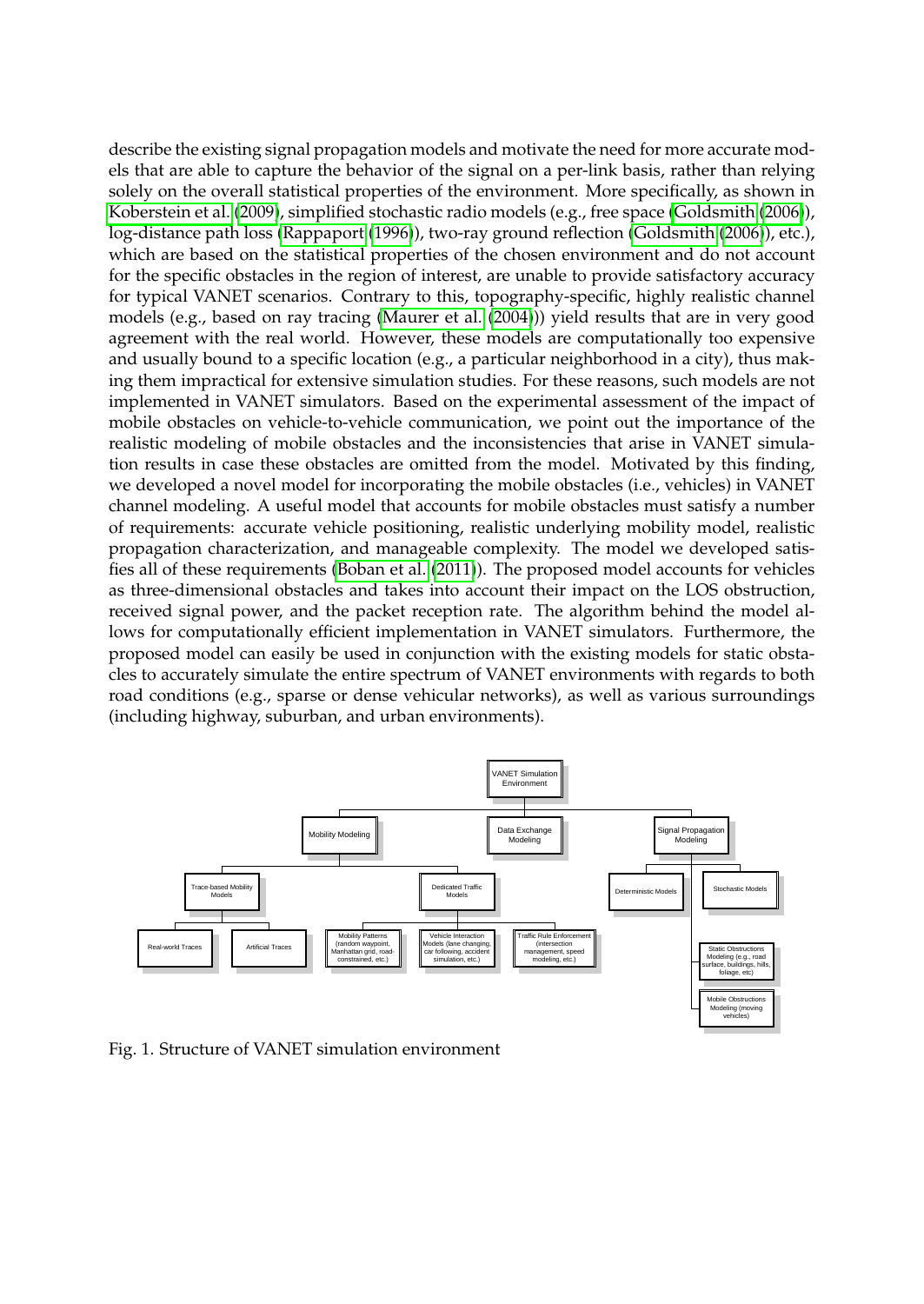# **2. Mobility Models**

Mobility models can be roughly divided in trace-based models and dedicated traffic models (Fig. [1\)](#page-1-0). Trace-based models are based on a set of generated vehicular traces which are then used as an underlying mobility pattern over which the data communication is carried over. The traces can be either real world (i.e., based on mapping of the positions of vehicles) [\(Ferreira et al.](#page-23-3) [\(2009\)](#page-23-3) and [Ho et al.](#page-23-4) [\(2007\)](#page-23-4)), or artificially generated using the dedicated traffic engineering tools [\(Naumov et al.](#page-24-1) [\(2006\)](#page-24-1)). The advantage of trace-based models is they provide the highest level of realism achievable in VANET simulations. However, there are also several important shortcomings. Firstly, in order to collect the real world mobility traces, significant time and cost are involved. This often makes the traces collected limited with respect to both the number of the vehicles that are recorded and the region over which the recording has been made. Further this implies that there is rarely a chance to record the mobility of all the vehicles in a certain region (as it would often involve equipping each vehicle with the location devices), thus leading to a need for compensating algorithms for the non-recorded vehicles. Finally, since the traces are collected/recorded beforehand, the feedback connection from the networking model to the mobility model is not available. This is a very important shortcoming, given that a large number of proposed Intelligent Transportation System (ITS) applications carried over VANETs can affect the movement of the vehicles (this is especially the case with traffic management applications), thus rendering the trace-based models inadequate for any application with the feedback loop between the traffic and networking models. A vivid example of such application is Congested Road Notification [\(Bai et al.](#page-22-1) [\(2006\)](#page-22-1)), which aids the vehicles in circumventing congested roads, thus directly affecting the mobility of the vehicles through the network communication.

A characteristic that distinguishes the dedicated traffic models from the trace-based ones, capability to support the feedback loop between the mobility model and the networking model, is an important reason for adopting the more flexible dedicated traffic models. This way, the information from the networking model (e.g., a vehicle receives a traffic update advising the circumvention of a certain road) can affect the behavior of the mobility model (e.g., the vehicle takes a different route than the one initially planned). Early VANET mobility models were characterized by their simplicity and ease of implementation. For quite some time, the random waypoint mobility model [\(Saha & Johnson](#page-25-1) [\(2004\)](#page-25-1)), where the vehicles move over a plane from one randomly chosen location to another, was the de facto standard for VANET simulations. However, it was shown that the overly simplified mobility models such as random waypoint are not able to model the vehicular mobility adequately [\(Choffnes & Bustamante](#page-22-2) [\(2005\)](#page-22-2)). A significant step towards the realism were the simple one-dimensional freeway model and the so-called Manhattan grid model [\(Bai et al.](#page-22-3) [\(2003\)](#page-22-3)), where the mobility is constrained to a set of grid-like streets which represent an urban area. Further elaboration of the mobility models was achieved by using map generation techniques, such as Voronoi graphs [\(Davies et al.](#page-22-4) [\(2006\)](#page-22-4)), which constrain the movement of the vehicles to a network of artificially generated irregular streets. Recently, the most prominent mobility models (e.g., [Choffnes & Bustamante](#page-22-2) [\(2005\)](#page-22-2) and [Mangharam et al.](#page-24-2) [\(2005\)](#page-24-2)) started utilizing real world maps in order to constrain the vehicle movement to real streets based on some of the available geospatial databases (e.g., the U.S. Census Bureau's TIGER data (*[U.S. Census Bureau TIGER system database](#page-25-2)* [\(n.d.\)](#page-25-2)) or the data collected in the OpenStreetMap project (*[Open Street Map Project](#page-24-3)* [\(n.d.\)](#page-24-3))). Furthermore, the distinction can be made with regards to the coupling between the mobility and networking and signal propagation models. On one side of the spectrum are the mobility models embedded with the networking model [\(Choffnes & Bustamante](#page-22-2) [\(2005\)](#page-22-2)), which allow for a more efficient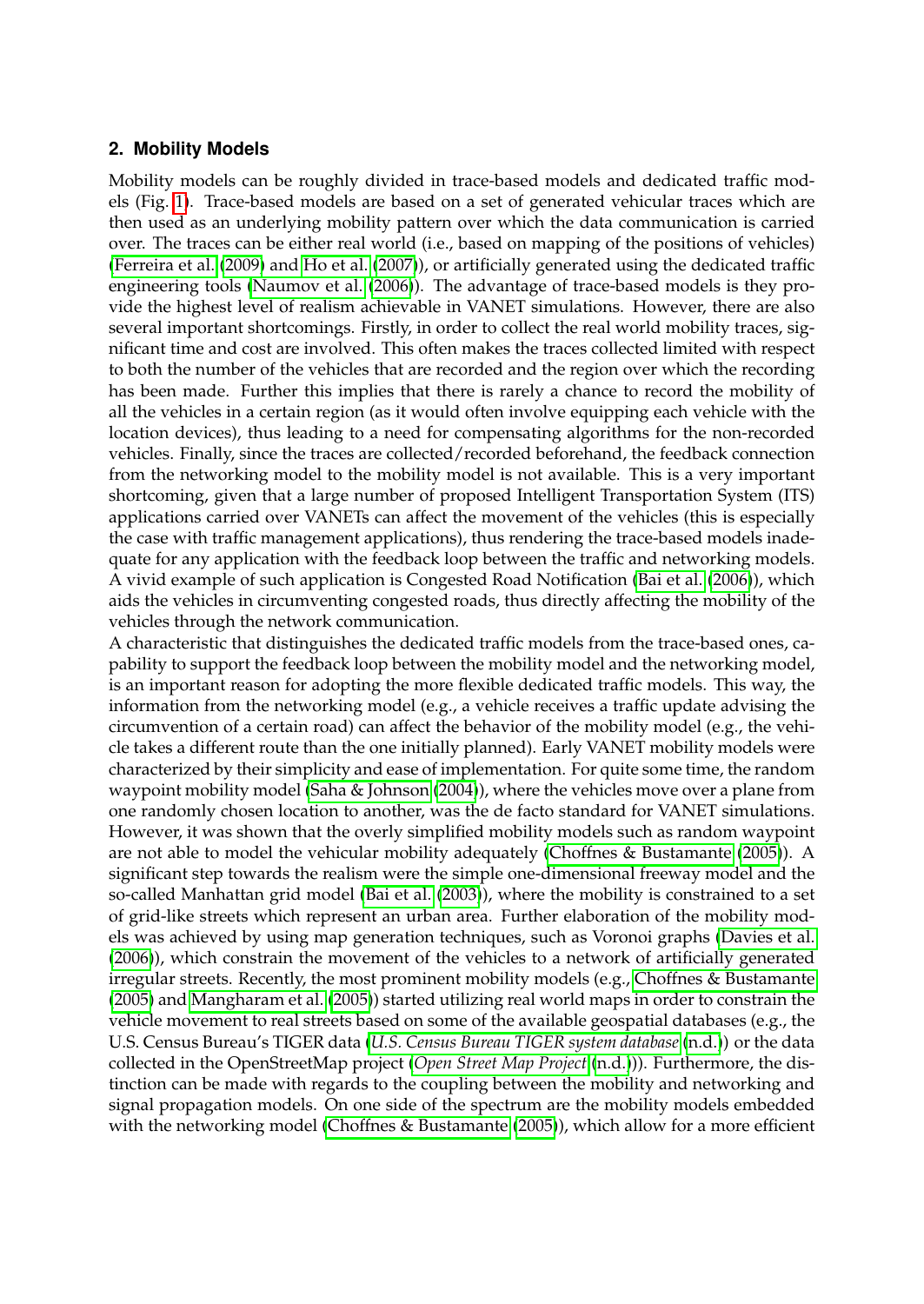execution of the simulation. On the other side, there are mobility models which are based on the dedicated traffic simulators stemming from the traffic engineering community (e.g., *[SUMO - Simulation of Urban MObility](#page-25-3)* [\(n.d.\)](#page-25-3) and *[CORSIM: Microscopic Traffic Simulation Model](#page-22-5)* [\(n.d.\)](#page-22-5)), which are then bidirectionally coupled with the networking model (e.g., Piórkowski [et al.](#page-24-4) [\(2008\)](#page-24-4)). These types of environments are characterized by a high level of traffic simulation credibility, but often suffer from inefficiencies caused by the integration of two separate systems [\(Harri](#page-23-5) [\(2010\)](#page-23-5)).

Vehicle interaction (Fig. [1\)](#page-1-0) includes modeling the behavior of a vehicle that is a direct consequence of the interaction with the other vehicles on the road. This includes the microscopic aspects of the impact of other vehicles, such as lane changing [\(Gipps](#page-23-6) [\(1986\)](#page-23-6)) and decreasing/increasing the speed due to the surrounding traffic, as well as the macroscopic aspects, such as taking a different route due to the traffic conditions (e.g., congestion). Another important aspect of mobility modeling is traffic rule enforcement, which includes intersection management, changing the vehicle speed based on the speed limits of the roads, and generally making the vehicle obey any other traffic rules set forth on a certain highway. Even though the vehicle interaction and the enforcement of traffic rules were shown to be essential for accurate modeling of vehicular traffic [\(Helbing](#page-23-7) [\(2001\)](#page-23-7)), as noted in [\(Harri](#page-23-5) [\(2010\)](#page-23-5)), many of VANET mobility models have scarce support for these microscopic aspects of vehicular mobility. For this reason, significant research efforts remain in order to make these aspects of mobility models more credible, and for the research community to strive for the simulation environments that realistically model these components.

With regards to the implementation approaches for the mobility models, the most prolific proponents are [\(Helbing](#page-23-7) [\(2001\)](#page-23-7)): the cellular automata models [\(Nagel & Schreckenberg](#page-24-5) [\(1992\)](#page-24-5)), the follow-the-leader models (e.g., car-following [\(Rothery](#page-25-4) [\(1992\)](#page-25-4)) and intelligent driver model [\(Treiber et al.](#page-25-5) [\(2000\)](#page-25-5))), the gas-kinetic models [\(Hoogendoorn & Bovy](#page-23-8) [\(2001\)](#page-23-8)), and the macroscopic models [\(Lighthill & Whitham](#page-24-6) [\(1955\)](#page-24-6)). Further classification of mobility models can be made with respect to the granularity at which the mobility is simulated, categorizing the mobility models as microscopic, mesoscopic, and macroscopic. Microscopic models are simulating the mobility at the per-vehicle level (i.e., each vehicle's motion is simulated separately). Prominent examples of such models are the car following model [\(Rothery](#page-25-4) [\(1992\)](#page-25-4)) and cellular automata models [\(Nagel & Schreckenberg](#page-24-5) [\(1992\)](#page-24-5) and [Tonguz et al.](#page-25-6) [\(2009\)](#page-25-6)). Macroscopic models simulate the entire vehicular network as an entity that possesses certain physical properties. Such models can give insights into the overall statistical properties of vehicular networks (e.g., the average vehicular density, average speer, or the flow/density relationship of a given vehicular network). Examples of such models are kinematic wave models [\(Jin](#page-23-9) [\(2003\)](#page-23-9)) and fluid percolation [\(Cheng & Robertazzi](#page-22-6) [\(Jul. 1989\)](#page-22-6)). Mesoscopic models are simulating the mobility at the flow level, where a number of vehicles is characterized by certain averaging properties (e.g., arrival time, average speed, etc.), but the flows are distinguishable. Gas-kinetic model [\(Hoogendoorn & Bovy](#page-23-8) [\(2001\)](#page-23-8)) is an example of mesoscopic models. For an extensive treatment focusing on modeling the vehicular traffic in general, we refer the reader to [Helbing](#page-23-7) [\(2001\)](#page-23-7), and for the overview of the mobility models used in VANET research, we refer the reader to [Harri](#page-23-5) [\(2010\)](#page-23-5).

# **3. Networking Models**

Unlike the mobility models or signal propagation models for VANETs, which have significant differences when compared to models used in other types of mobile ad hoc networks (MANETs) [\(Murthy & Manoj](#page-24-7) [\(2004\)](#page-24-7)), the networking models for VANETs are quite similar to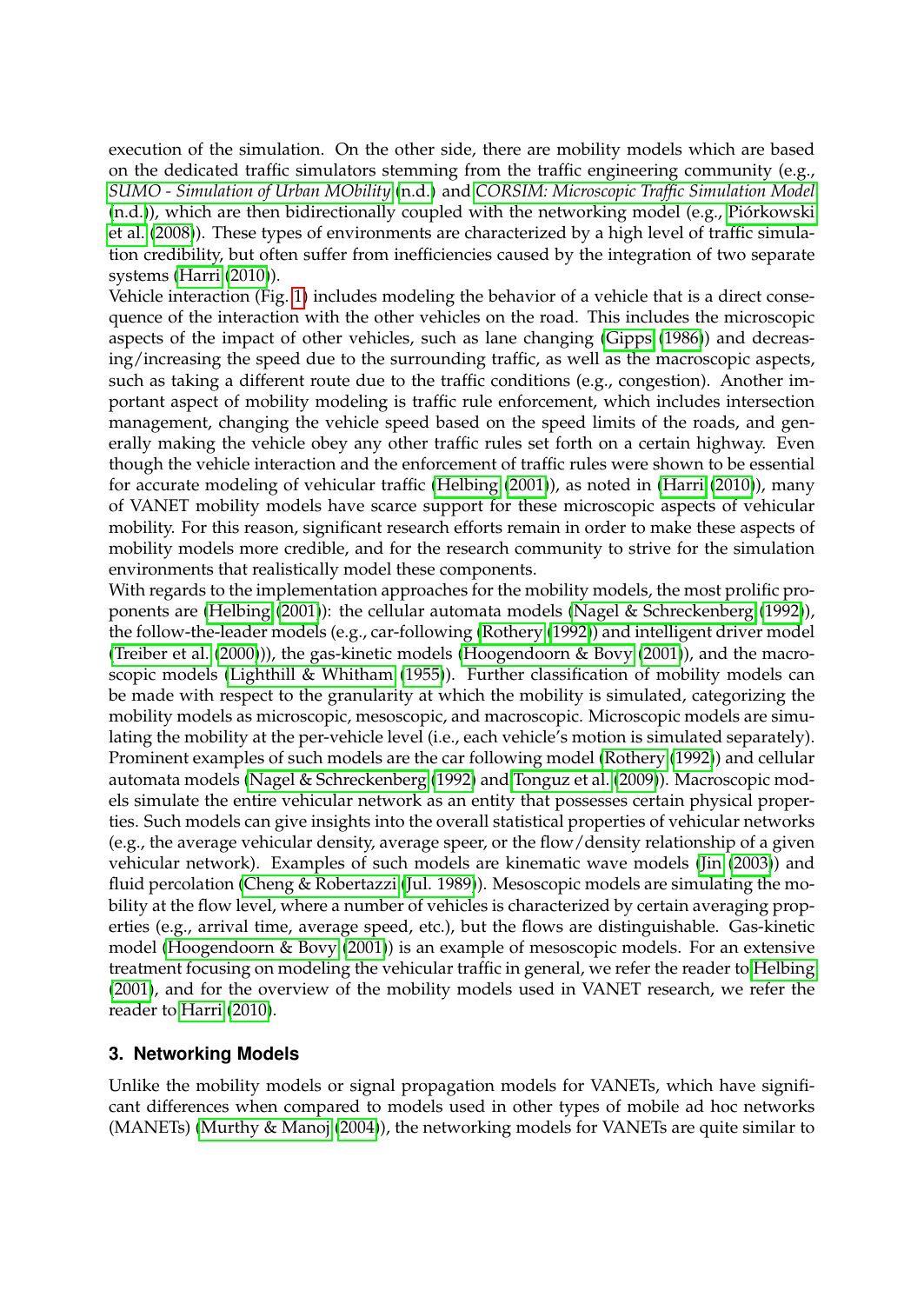those used in other fields of MANET research. The data models used in the current simulators, such as NS-2 (*[Network Simulator 2](#page-24-8)* [\(n.d.\)](#page-24-8)), JiST/SWANS/STRAW [\(Choffnes & Bustamante](#page-22-2) [\(2005\)](#page-22-2)), and NCTU-NS [\(Wang et al.](#page-25-7) [\(2003\)](#page-25-7)), rely on discrete event simulation, where different protocols of the network stack are executed based on the events triggered either by upper layer (e.g., an application sends a message to the networking protocol) or by lower layer (e.g., the link layer protocol notifies the network layer protocol about the correct reception of the message). The main difference arises in the use of a dedicated VANET protocol stack called Wireless Access in Vehicular Environments (WAVE), standardized under the IEEE 1609 working group (*[IEEE Trial-Use Standard for Wireless Access in Vehicular Environments \(WAVE\) -](#page-23-10) [Networking Services](#page-23-10)* [\(Apr. 2007\)](#page-23-10)).

In 1999, the U.S. Federal Communications Commission (FCC) allocated 75 MHz of spectrum between 5850 - 5925 MHz for WAVE systems operating in the Intelligent Transportation System (ITS) radio service for vehicle-to-vehicle (V2V) and infrastructure-to-vehicle (V2I) communications. Similarly, the European Telecommunications Standards Institute (ETSI) has allocated 30 MHz of spectrum in the 5.9 GHz band for ITS services in August 2008, and many other countries are actively working towards standardizing the 5.9 GHz spectrum, thus allowing worldwide compatibility of WAVE devices in the future. WAVE provisions for public safety and traffic management applications. Commercial (tolling, comfort [\(Bai et al.](#page-22-1) [\(2006\)](#page-22-1)), entertainment [\(Tonguz & Boban](#page-25-8) [\(2010\)](#page-25-8)), etc.) services are also envisioned, creating incentive for faster adoption of the technology. The lower layers of the WAVE protocol stack are being standardized under the Dedicated short-range communications (DSRC) set of protocols (*[IEEE](#page-23-11) [Draft Standard IEEE P802.11p/D9.0](#page-23-11)* [\(July 2009\)](#page-23-11)). DSRC is based on IEEE 802.11 technology and is proceeding towards standardization as IEEE 802.11p. Fig. [2](#page-5-0) shows the WAVE protocol stack. On the network layer, WAVE Short Message Protocol (WSMP) is being developed for fast and efficient message exchange in VANETs. It is planned to support both safety as well as for nonsafety applications. Applications running over WSMP will directly control the physical layer characteristics (e.g., channel number and transmitter power) on a per message basis. As seen in Fig. [2,](#page-5-0) applications running over the standard TCP/IP protocol stack are also supported. Their operation is restricted to the predefined underlying physical layer characteristics, based on the application type. The applications will be divided in up to eight levels of priority, with the safety applications having the highest level of priority. The multi-channel operation (*[IEEE](#page-23-12) [Trial-Use Standard for Wireless Access in Vehicular Environments \(WAVE\) - Multi-channel Opera](#page-23-12)[tion](#page-23-12)* [\(2006\)](#page-23-12)) is aimed at providing higher availability and managing contention. Channels are divided into Control Channel (CCH) and Service Channels (SCH). WAVE devices must monitor the Control Channel (CCH) for safety application advertisements during specific intervals known as CCH intervals. CCH intervals and are specified to provide a mechanism that allows WAVE devices to operate on multiple channels while ensuring all WAVE devices are capable of receiving high-priority safety messages with high probability (*[IEEE Trial-Use Standard for](#page-23-12) [Wireless Access in Vehicular Environments \(WAVE\) - Multi-channel Operation](#page-23-12)* [\(2006\)](#page-23-12)). For a tuto-rial on WAVE protocol stack, we refer the reader to Uzcátegui & Acosta-Marum [\(2009\)](#page-25-9).

Due to the relative novelty of DSRC and WAVE protocols, the majority of the widely used VANET simulators do not implement the DSRC and WAVE protocols. One exception is the NCTUNS simulation environment [\(Wang et al.](#page-25-7) [\(2003\)](#page-25-7)), which implements both DSRC (IEEE 802.11p) and WAVE (IEEE 1609 set of standards) in its current version. Modeling the networking stack realistically is important for the credibility of the results obtained at each level of the protocol stack, and especially for the application level, since all the potential simulation errors from the lower layers are reflected at the application layer. To this end, it was recently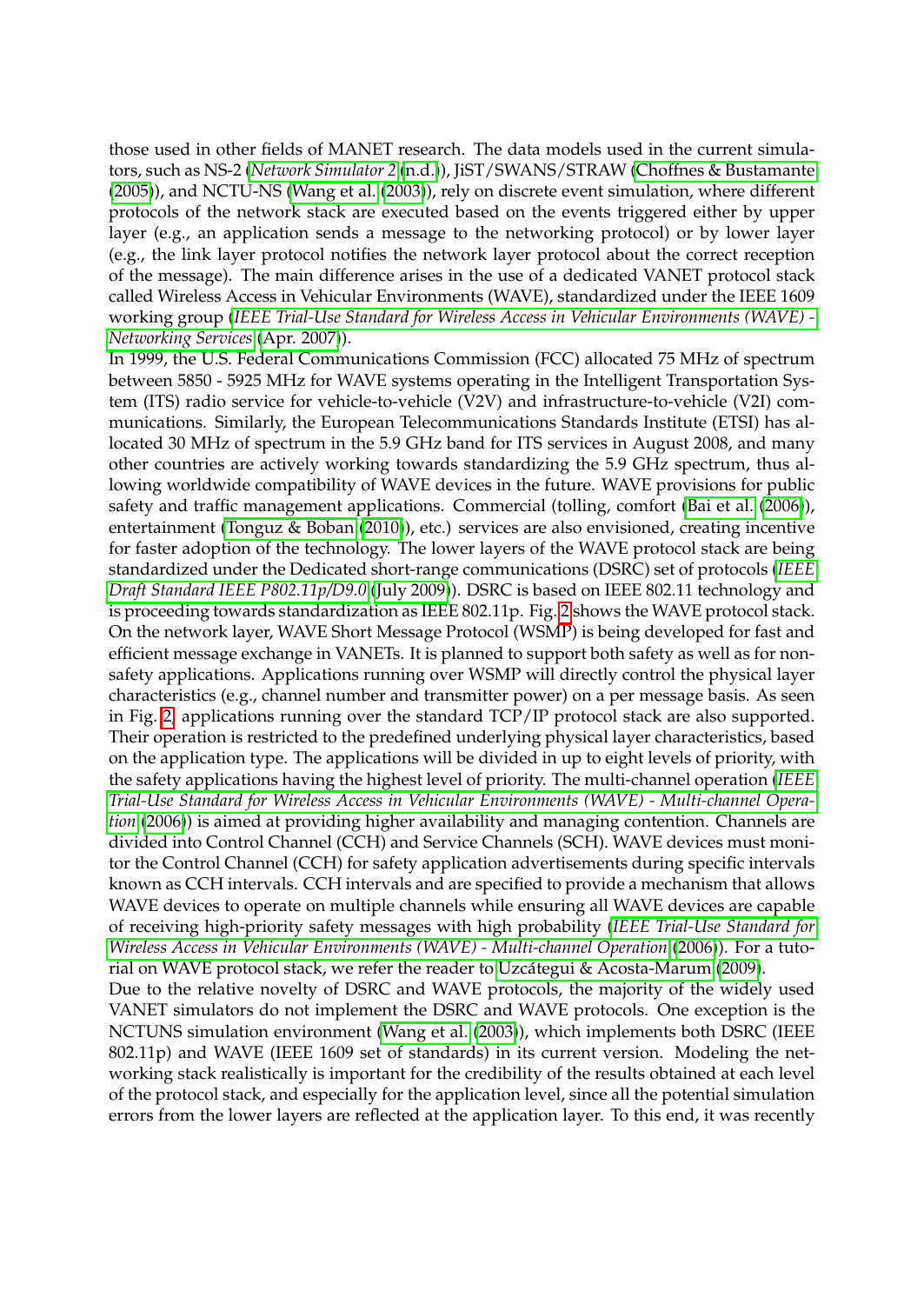<span id="page-5-0"></span>

Fig. 2. WAVE protocol stack.

shown that several stringent constraints exist in VANETs for applications [\(Boban et al.](#page-22-7) [\(2009\)](#page-22-7)), and even with the optimal settings with regards to the networking model, some of the results reported with simplified models, especially with regards to connectivity and message reachability (e.g., [Palazzi et al.](#page-24-9) [\(2007\)](#page-24-9)) are unachievable.

# **4. Signal Propagation Models**

In order to adequately model the signal propagation in VANETs, appropriate models need to be developed that take into account the unique characteristics of VANET environment (e.g., high speed of the vehicles, obstruction-rich setting, specific location of the antennas, etc.). In the early days of VANET research, simple signal propagation models were utilized (e.g., unit area disk model [\(Gupta & Kumar](#page-23-13) [\(2000\)](#page-23-13)), free-space path loss [\(Goldsmith](#page-23-2) [\(2006\)](#page-23-2)), among others), which were carried over from MANET research. Due to the significantly different environment, these models do not provide satisfying accuracy for typical VANET scenarios [\(Koberstein et al.](#page-23-1) [\(2009\)](#page-23-1)). Based on whether the model is accounting for a specific location of the objects or generalized distribution of objects in the environment, we can distinguish deterministic and stochastic models (Fig. [1\)](#page-1-0). Deterministic models attempt to model the signal behavior based on the exact environment in which the vehicle is currently located, and with specific locations of the objects surrounding the vehicle [\(Maurer et al.](#page-24-0) [\(2004\)](#page-24-0).) Stochastic models, on the other hand, assume a location of the surrounding objects based on a certain (often pre-defined) statistical distribution [\(Acosta & Ingram](#page-22-8) [\(2006\)](#page-22-8)). Based on the approach of modeling the environment, we distinguish geometrical or non-geometrical models. Geometrical models use the concepts of computational geometry to characterize the environment by generating the possible paths or rays between the transmitting and receiving vehicle. Non-geometrical models use the higher level properties of the environment (e.g., path-loss exponent [\(Wang et al.](#page-25-10) [\(2004\)](#page-25-10))) to approximate the signal power at the receiver. Furthermore, geometrical signal propagation models have to account for two types of obstructions that affect the signal: static obstructions (e.g., road surface, buildings, overpasses, hills, etc.) and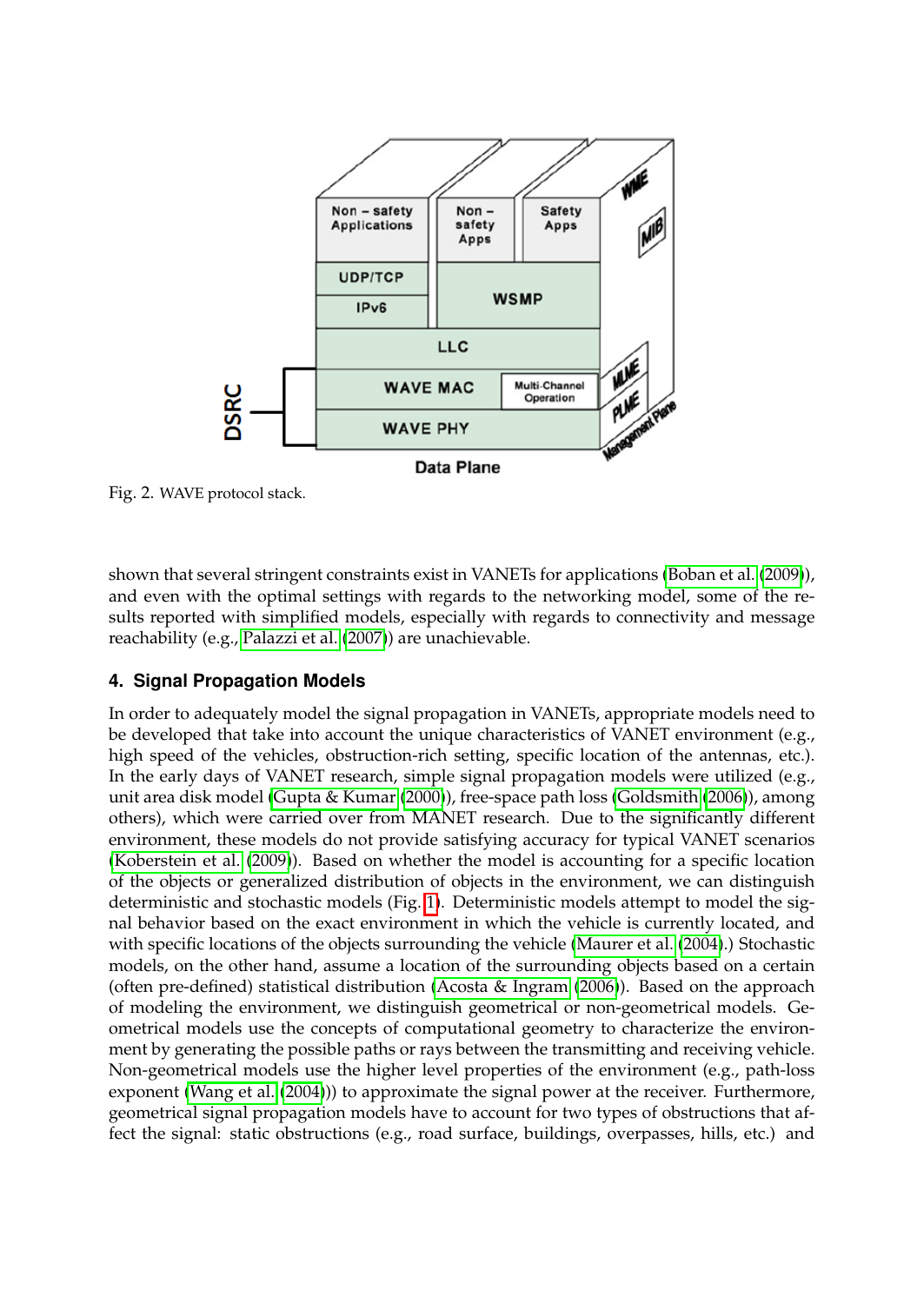|                               | Dimensions (m) |       |        |
|-------------------------------|----------------|-------|--------|
| Vehicle                       | Height         | Width | Length |
| 2002 Lincoln LS (TX)          | 1.453          | 1.859 | 4.925  |
| 2009 Pontiac Vibe (RX)        | 1.547          | 1.763 | 4.371  |
| 2010 Ford E-250 (Obstruction) | 2.085          | 2.029 | 5.504  |

<span id="page-6-1"></span>Table 1. Dimensions of Vehicles. (c) [2011] IEEE

mobile obstructions (moving vehicles). Numerous studies have dealt with static obstacles as the key factors affecting signal propagation [\(Nagel & Eichler](#page-24-10) [\(2008\)](#page-24-10) and [Giordano et al.](#page-23-14) [\(2010\)](#page-23-14)) and proposed models for accurately quantifying the impact of static obstacles. However, due to the nature of VANETs, where communication is often performed in V2V fashion, it is reasonable to expect that the moving vehicles will act as obstacles to the signal, often affecting the signal propagation even more than static obstacles (e.g., in case of an open road).

Furthermore, the fact that the communicating entities in VANETs are vehicles exchanging data in a V2V fashion raises new challenges in signal modeling. We observe, for example, that antenna heights of both transmitter and receiver are relatively low (on top of the vehicles at best), such that other vehicles can act as obstacles for signal propagation by obstructing the LOS between the communicating vehicles. The natural conclusion is that analyzing static obstacles only is not sufficient; vehicles as moving obstacles have to be taken into account. These assumptions have been confirmed in several previous studied. Specifically, in [Otto](#page-24-11) [et al.](#page-24-11) [\(2009\)](#page-24-11) V2V experiments were performed at 2.4 GHz frequency band in an open road environment and pointed out a significantly worse signal reception on the same road during the traffic heavy, rush hour period in comparison to a no traffic, late night period. A similar experimental V2V study presented in [Takahashi et al.](#page-25-11) [\(2003\)](#page-25-11) analyzed the signal propagation in "crowded" and "uncrowded" highway scenarios (depending on the number of cars currently on the road) for the 60 GHz frequency band, and reported significantly higher path loss for the crowded scenarios. Several other studies [\(Jerbi et al.](#page-23-15) [\(2007\)](#page-23-15), [Wu et al.](#page-25-12) [\(2005\)](#page-25-12), [Matolak](#page-24-12) [et al.](#page-24-12) [\(2005\)](#page-24-12), and *[Vehicle Safety Communications Project, Final Report](#page-25-13)* [\(2006\)](#page-25-13)) hint that other vehicles apart from the transmitter and receiver could be an important factor in modeling the signal propagation by obstructing the LOS between the communicating vehicles. Despite this, virtually all of the state-of-the-art VANET simulators consider the vehicles as dimensionless entities that have no influence on signal propagation [\(Martinez et al.](#page-24-13) [\(2009\)](#page-24-13)).

This motivated our study on the impact of vehicles as obstacles on V2V communication described in [Boban et al.](#page-22-0) [\(2011\)](#page-22-0) and presented in the next section.

# **5. Model for Incorporating Vehicles as Obstacles in VANET Simulation Environments**

[1](#page-6-0)

#### **5.1 Empirical Measurements**

In order to quantify the impact that the vehicles have on the received signal strength, we performed experimental measurements. To isolate the effect of the obstructing vehicles, we aimed at setting up a controlled environment without other obstructions and with minimum impact

<span id="page-6-0"></span> $1$ This section is based on the following paper: "Impact of Vehicles as Obstacles in Vehicular Ad Hoc Networks", IEEE Journal on Selected Area in Communications, c [2011] IEEE: [Boban et al.](#page-22-0) [\(2011\)](#page-22-0)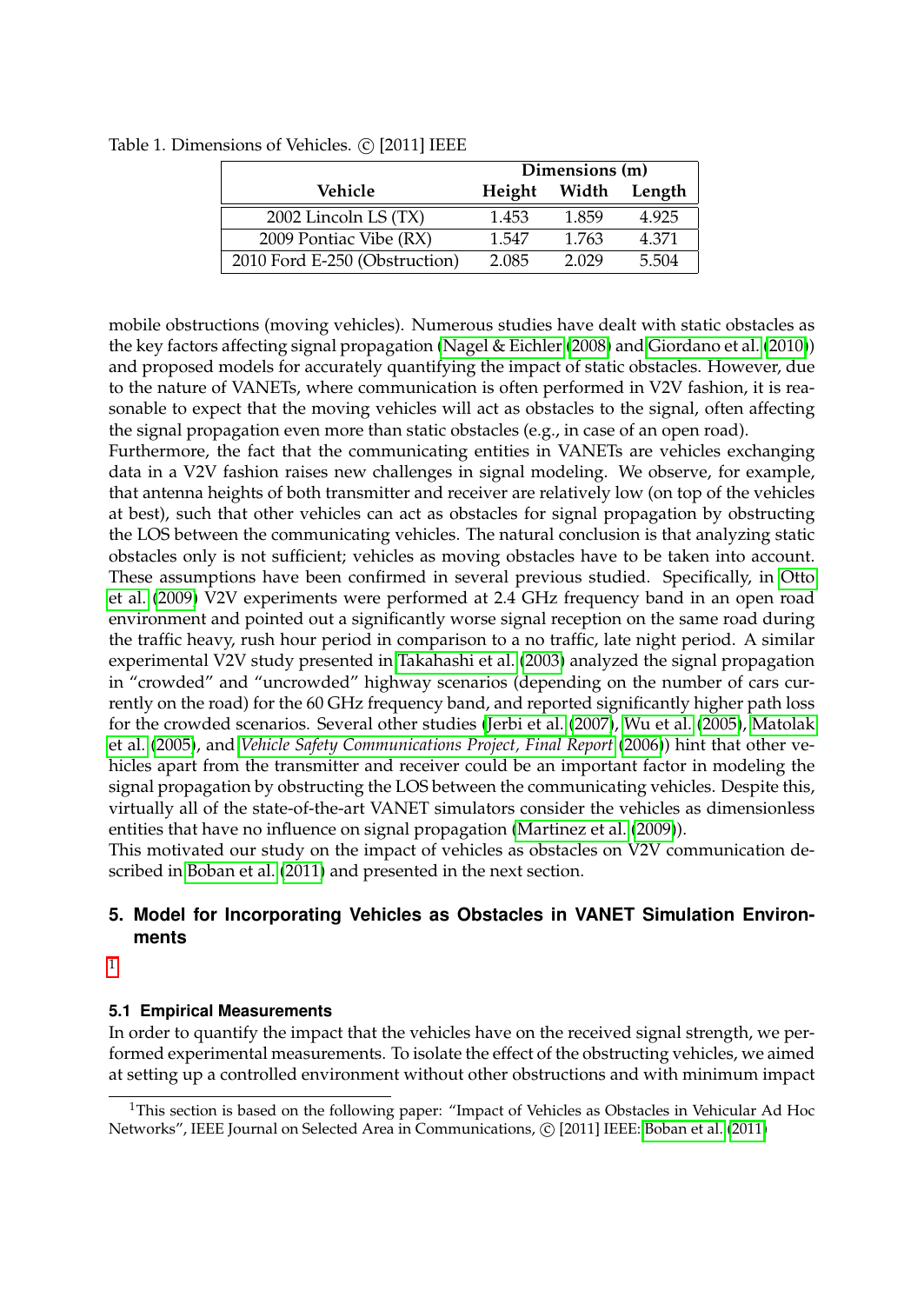<span id="page-7-0"></span>

Fig. 3. Experiment setup. © [2011] IEEE

of other variables (e.g., other moving objects, electromagnetic radiation, etc). For this reason, we performed experiments in an empty parking lot in Pittsburgh, PA (Fig. [3\)](#page-7-0). We analyzed the received signal strength for the no obstruction, LOS case, and the non-LOS case where we introduced an obstructing vehicle (the van shown in Fig. [3\)](#page-7-0) between the transmitter (Tx) and the receiver (Rx) vehicles. The received signal strength was measured for the distances of 10, 50, and 100 m between the Tx and the Rx. In case of the non-LOS experiments, the obstructing van was placed in the middle between the Tx and the Rx. We performed experiments at two frequency bands: 2.4 GHz (used by the majority of commercial WiFi devices) and 5.9 GHz (the band at which spectrum has been allocated for automotive use worldwide (*[IEEE Draft](#page-23-11) [Standard IEEE P802.11p/D9.0](#page-23-11)* [\(July 2009\)](#page-23-11))). For 2.4 GHz experiments, we equipped the Tx and Rx vehicles with laptops that had Atheros  $802.11b/g$  wireless cards installed and we used 3 dBi gain omnidirectional antennas. For 5.9 GHz experiments, we equipped the Tx and Rx vehicles with NEC Linkbird-MX devices [\(Festag et al.](#page-23-16) [\(2008\)](#page-23-16)), which communicate via IEEE 802.11p wireless interfaces (*[IEEE Draft Standard IEEE P802.11p/D9.0](#page-23-11)* [\(July 2009\)](#page-23-11)) and we used 5 dBi gain omnidirectional antennas. In both cases, antennas were mounted on the rooftops of the Tx and Rx vehicles (Fig. [3\)](#page-7-0). The dimensions of the vehicles are shown in Table [1,](#page-6-1) and the height of the antennas used in both experiments was 260 mm. The transmission power was set to 18 dBm. The Atheros wireless cards in laptops as well as IEEE 802.11p radios in LinkBird-MXs were evaluated beforehand using a real time spectrum analyzer and no significant power fluctuations were observed. The central frequency was set to 2.412 GHz and 5.9 GHz, respectively, and the channel width was 20 MHz. The data rate for 2.4 GHz experiments was 1 Mb/s, with 10 messages (140 bytes in size) sent per second using the ping command, whereas for 5.9 GHz experiments the data rate was 6 Mb/s (the lowest data rate in 802.11p for 20 MHz channel width) with 10 beacons (36 bytes in size) sent per second [\(Festag](#page-23-16) [et al.](#page-23-16) [\(2008\)](#page-23-16)). Each measurement was performed for at least 120 seconds, thus resulting in a minimum of 1200 data packets transmitted per measurement. We collected the per-packet Received Signal Strength Indication (RSSI) information.

Figures [4a](#page-8-0) and [4b](#page-8-0) show the RSSI for the LOS (no obstruction) and non-LOS (van obstructing the LOS) measurements at 2.4 GHz and 5.9 GHz, respectively. The additional attenuation at both central frequencies ranges from approx. 20 dB at 10 m distance between Tx and Rx to 4 dB at 100 m. Even though the absolute values for the two frequencies differ (resulting mainly from the different quality radios used for 2.4 GHz and 5.9 GHz experiments), the relative trends indicate that the obstructing vehicles attenuate the signal more significantly the closer the Tx and Rx are. To provide more insight into the distribution of the received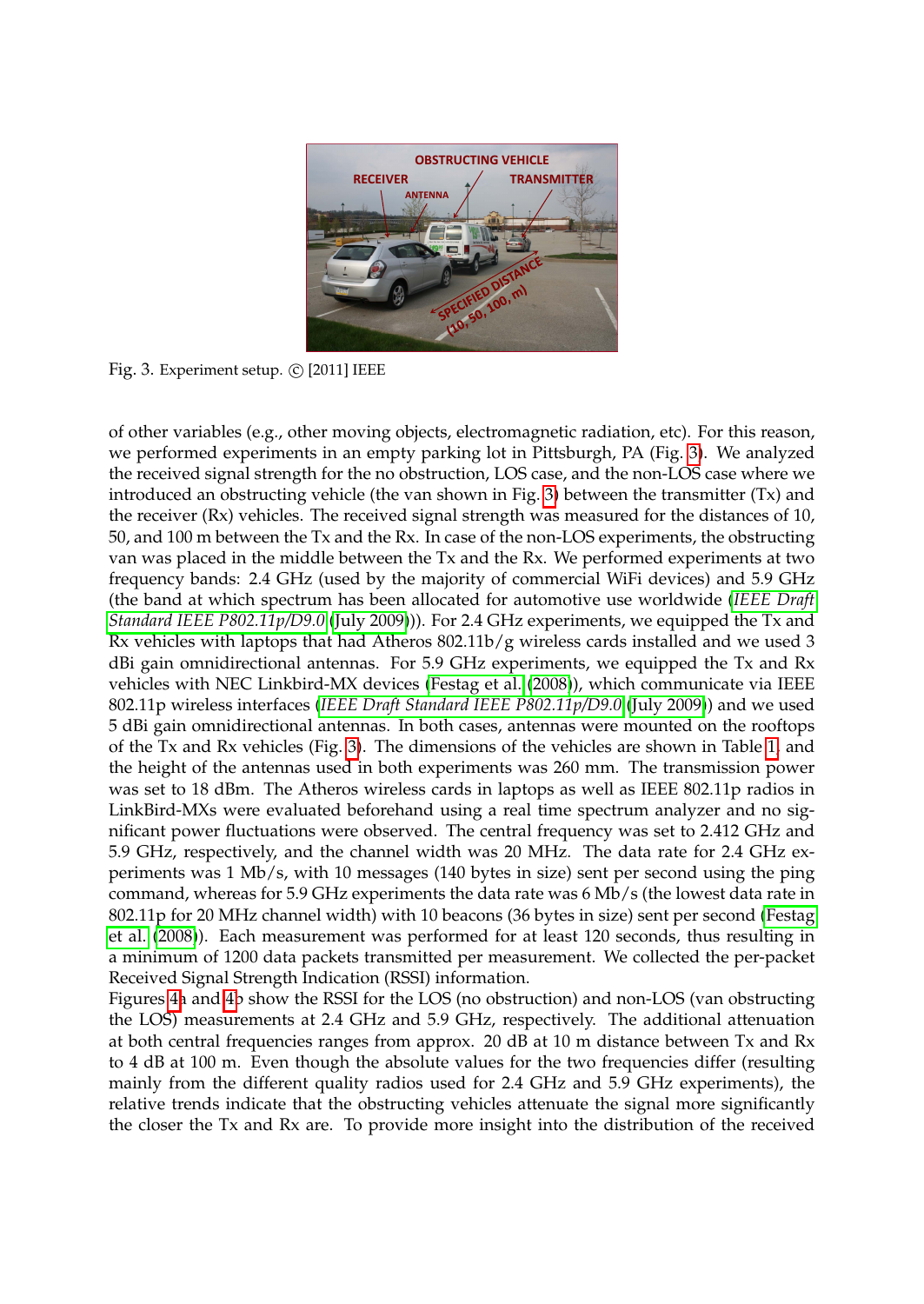<span id="page-8-0"></span>

<span id="page-8-1"></span>Fig. 4. RSSI measurements: average RSSI with and without the obstructing vehicle. © [2011] IEEE



Fig. 5. Distribution of the RSSI for 100 m in case of LOS (no obstruction) and non-LOS (obstructing van) at 2.4 GHz. (c) [2011] IEEE

signal strength for LOS and non-LOS measurements, Fig. [5](#page-8-1) shows the cumulative distribution function (CDF) of the RSSI measurements for 100 m in case of LOS and non-LOS at 2.4 GHz. The non-LOS case exhibits a larger variation and the two distributions are overall significantly different, thus clearly showing the impact of the obstructing van. Similar distributions were observed for other distances between the Tx and the Rx.

# <span id="page-8-2"></span>**5.2 Model Analysis**

# **5.2.1 The Impact of Vehicles on Line of Sight**

In order to isolate and quantify the effect of vehicles as obstacles on signal propagation, we do not consider the effect of other obstacles such as buildings, overpasses, vegetation, or other roadside objects on the analyzed highways. Since those obstacles can only further reduce the probability of LOS, our approach leads to a best case analysis for probability of LOS.

Figure [6](#page-9-0) describes the methodology we use to quantify the impact of vehicles as obstacles on LOS in a V2V environment. Using aerial imagery (Fig. [6a](#page-9-0)) to obtain the location and length of vehicles, we devise a model that is able to analyze all possible connections between vehicles within a given range (Fig. [6b](#page-9-0)). For each link – such as the one between the vehicles designated as transmitter  $(Tx)$  and receiver  $(Rx)$  in Fig. [6b](#page-9-0) – the model determines the existence or nonexistence of the LOS based on the number and dimensions of vehicles potentially obstructing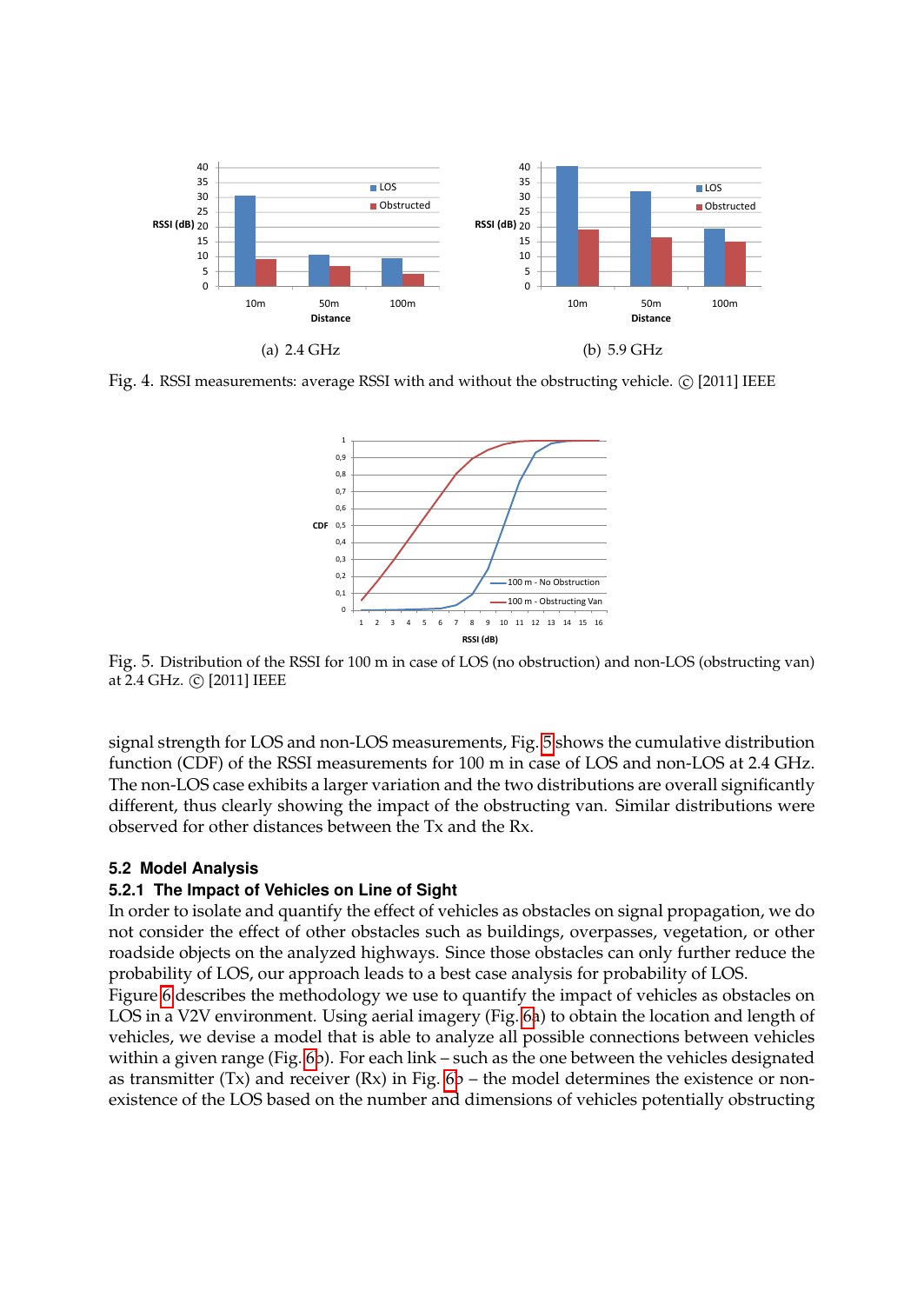<span id="page-9-0"></span>

(c) P(LOS) calculation for a given link

Fig. 6. Model for evaluating the impact of vehicles as obstacles on LOS (for simplicity, vehicle antenna heights ( $h_a$ ) are not shown in subfigure (c)). © [2011] IEEE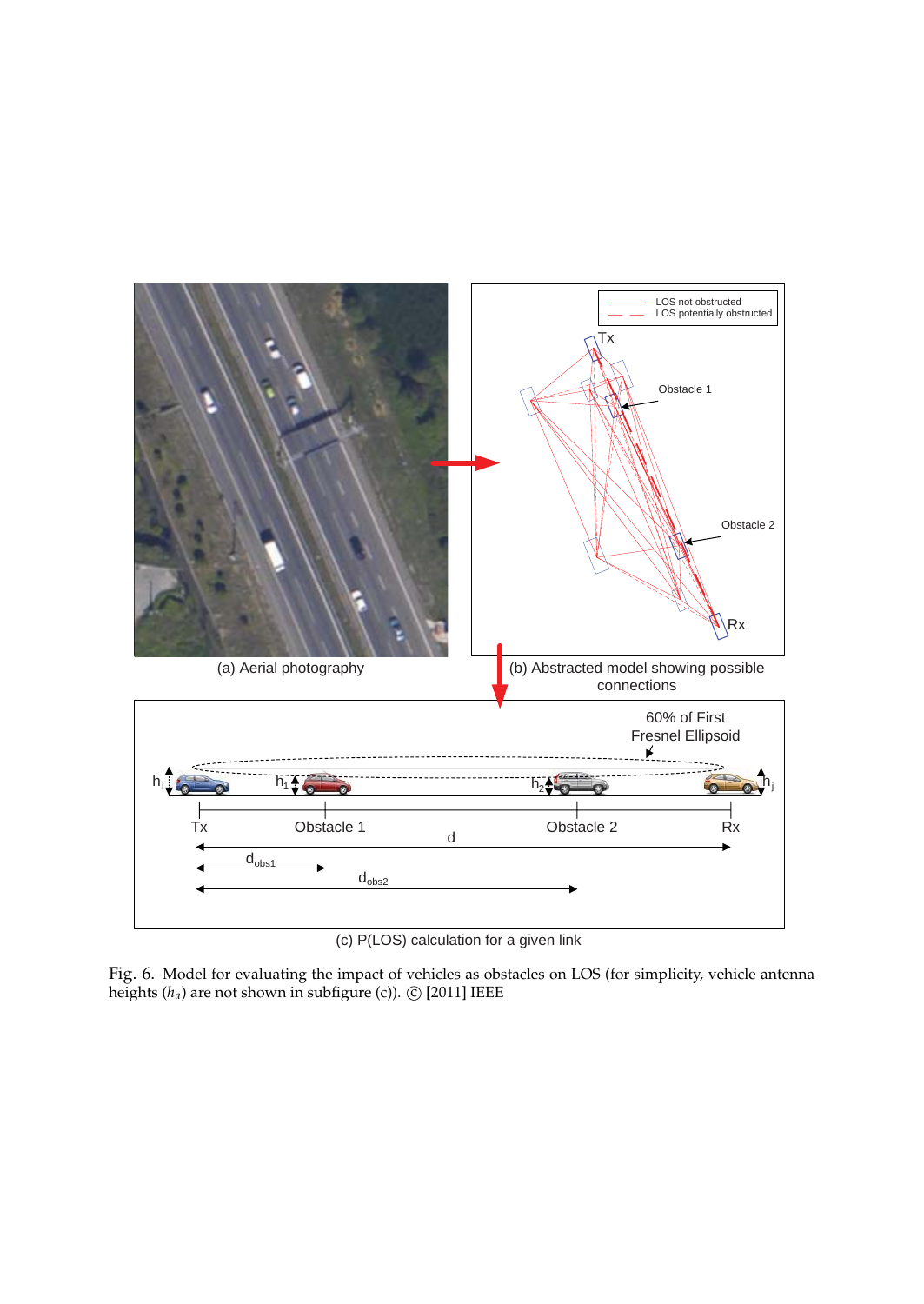the LOS (in case of the aforementioned vehicles designated as Tx and Rx, the vehicles potentially obstructing the LOS are those designated as Obstacle 1 and Obstacle 2 in Fig. [6b](#page-9-0)).

The proposed model calculates the (non-)existence of the LOS for each link (i.e., between all communicating pairs) in a deterministic fashion, based on the dimensions of the vehicles and their locations. However, in order to make the model mathematically tractable, we derive the expressions for the microscopic (i.e., per-link and per-node) and macroscopic (i.e., systemwide) probability of LOS. It has to be noted that, from the electromagnetic wave propagation perspective, the LOS is not guaranteed with the existence of the visual sight line between the Tx and Rx. It is also required that the Fresnel ellipsoid is free of obstructions ([\(Rappaport,](#page-25-0) [1996,](#page-25-0) Chap. 3)). Any obstacle that obstructs the Fresnel ellipsoid might affect the transmitted signal. As the distance between the transmitter and receiver increases, the diameter of the Fresnel ellipsoid increases accordingly. Besides the distance between the Tx and Rx, the Fresnel ellipsoid diameter is also a function of the wavelength.

As we will show later in Section [5.3,](#page-13-0) the vehicle heights follow a normal distribution. To calculate  $P(LOS)_{ij}$ , i.e., the probability of LOS for the link between vehicles *i* and *j*, with one vehicle as a potential obstacle between Tx and Rx (of height *h<sup>i</sup>* and *h<sup>j</sup>* , respectively), we have:

<span id="page-10-0"></span>
$$
P(LOS|h_i, h_j) = 1 - Q\left(\frac{h - \mu}{\sigma}\right)
$$
 (1)

and

$$
h = (h_j - h_i) \frac{d_{obs}}{d} + h_i - 0.6r_f + h_a,
$$
\n(2)

where the  $i, j$  subscripts are dropped for clarity, and  $h$  denotes the effective height of the straight line that connects Tx and Rx at the obstacle location when we consider the first Fresnel ellipsoid. Furthermore,  $Q(\cdot)$  represents the  $Q$ -function,  $\mu$  is the mean height of the obstacle,  $\sigma$  is the standard deviation of the obstacle's height,  $d$  is the distance between the transmitter and receiver,  $d_{obs}$  is the distance between the transmitter and the obstacle,  $h_a$  is the height of the antenna, and  $r_f$  is the radius of the first Fresnel zone ellipsoid which is given by

$$
r_f = \sqrt{\frac{\lambda d_{obs}(d - d_{obs})}{d}},
$$

with  $\lambda$  denoting the wavelength. We use the appropriate  $\lambda$  for the proposed standard for VANET communication (DSRC), which operates in the 5.9 GHz frequency band. In our studies, we assume that the antennas are located on top of the vehicles in the middle of the roof (which was experimentally shown to be the overall optimum placement of the antenna [\(Kaul](#page-23-17) [et al.](#page-23-17) [\(2007\)](#page-23-17))), and we set the *ha* to 10 cm. As a general rule commonly used in literature, LOS is considered to be unobstructed if intermediate vehicles obstruct the first Fresnel ellipsoid by less than 40% ([\(Rappaport, 1996,](#page-25-0) Chap. 3)). Furthermore, for *No* vehicles as potential obstacles between the Tx and Rx, we get (see Fig. [6c](#page-9-0))

$$
P(LOS|h_i, h_j) = \prod_{k=1}^{N_o} \left[ 1 - Q\left(\frac{h_k - \mu_k}{\sigma_k}\right) \right],
$$
\n(3)

where  $h_k$  is the effective height of the straight line that connects Tx and Rx at the location of the *k*-th obstacle considering the first Fresnel ellipsoid, *µ<sup>k</sup>* is the mean height of the *k*-th obstacle, and  $\sigma_k$  is the standard deviation of the height of the *k*-th obstacle.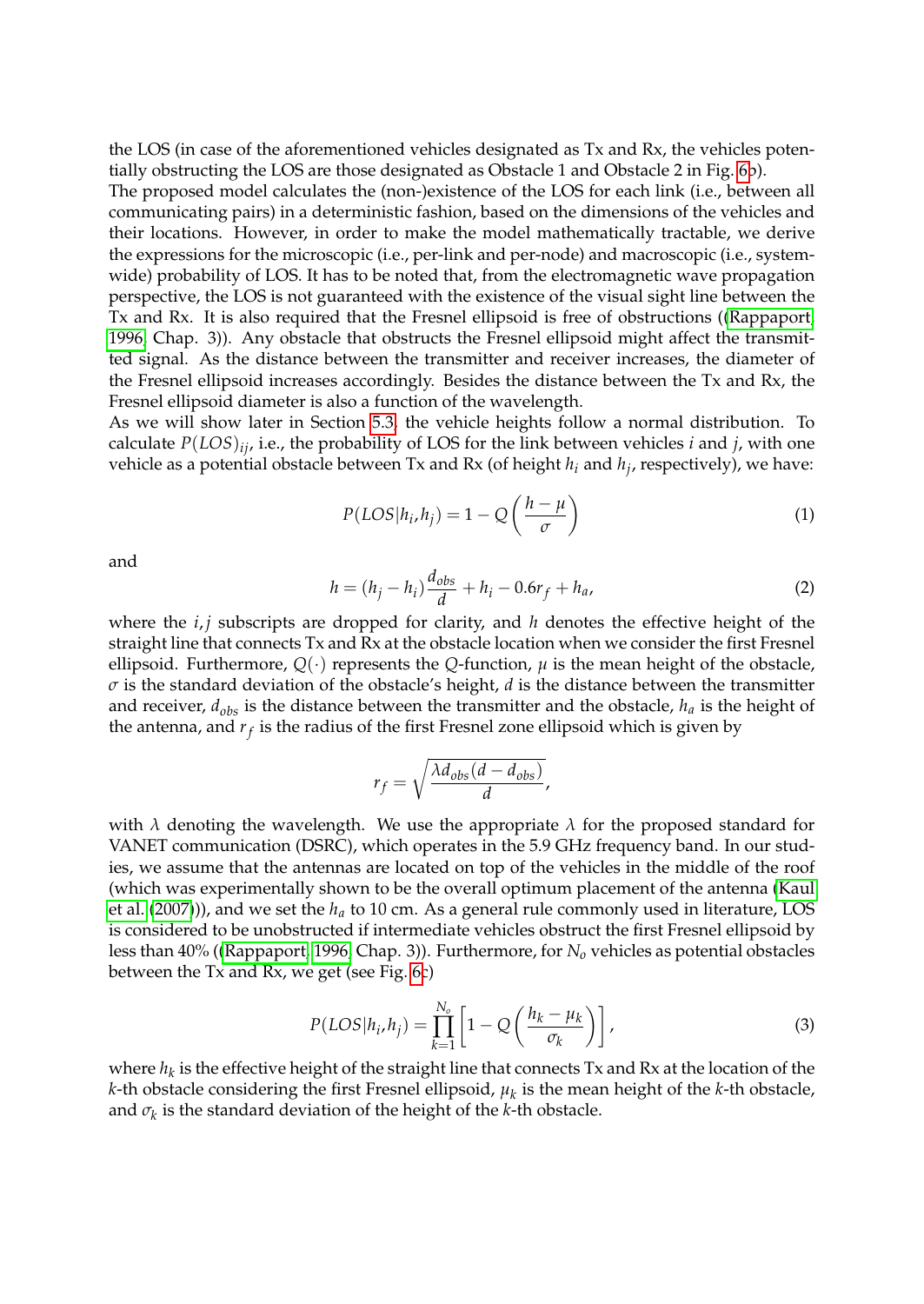Averaging over the transmitter and receiver antenna heights with respect to the road, we obtain the unconditional *P*(*LOS*)*ij*

$$
P(LOS)_{ij} = \int \int P(LOS|h_i, h_j) p(h_i) p(h_j) dh_i dh_j,
$$
\n(4)

where  $p(h_i)$  and  $p(h_j)$  are the probability density functions for the transmitter and receiver antenna heights with respect to the road, respectively.

The average probability of LOS for a given vehicle *i*,  $P(LOS)$ <sub>*i*</sub>, and all its  $N$ <sup>*i*</sup> neighbors is defined as

<span id="page-11-0"></span>
$$
P(LOS)_i = \frac{1}{N_i} \sum_{j=1}^{N_i} P(LOS)_{ij}
$$
 (5)

To determine the system-wide ratio of LOS paths blocked by other vehicles, we average *P*(*LOS*)*<sup>i</sup>* over all *N<sup>v</sup>* vehicles in the system, yielding

$$
\overline{P(LOS)} = \frac{1}{N_v} \sum_{i=1}^{N_v} P(LOS)_i.
$$
 (6)

Furthermore, we analyze the behavior of the probability of LOS for a given vehicle *i* over time. Let us denote the *i*-th vehicle probability of LOS at a given time *t* as  $P(LOS)^t$ . We define the change in the probability of LOS for the *i*-th vehicle over two snapshots at times  $t_1$  and  $t_2$  as

<span id="page-11-1"></span>
$$
\Delta P(LOS)_i = |P(LOS)_i^{t_2} - P(LOS)_i^{t_1}|,\tag{7}
$$

where  $P(LOS)_{i}^{t_1}$  and  $P(LOS)_{i}^{t_2}$  are obtained using [\(5\)](#page-11-0).

It is important to note that equations [\(1\)](#page-10-0) to [\(7\)](#page-11-1) depend on the distance between the node *i* and the node *j* (i.e., transmitter and receiver) in a *deterministic manner*. More specifically, the snapshot obtained from aerial photography provides the exact distance *d* (Fig. [6c](#page-9-0)) between the nodes *i* and *j*. While in our study we used aerial photography to get this information, any VANET simulator would also provide the exact location of vehicles based on the assumed mobility model (e.g., car-following [\(Rothery](#page-25-4) [\(1992\)](#page-25-4)), cellular automata [\(Tonguz et al.](#page-25-6) [\(2009\)](#page-25-6)), etc.), hence the distance *d* between the nodes *i* and *j* would still be available. This also explains why the proposed model is independent of the simulator used, since it can be incorporated into any VANET simulator, regardless of the underlying mobility model, as long as the locations of the vehicles are available. Furthermore, even though we used the highway environment for testing, the proposed model can be used for evaluating the impact of obstructing vehicles on any type of road, irrespective of the shape of the road (e.g., single or multiple lanes, straight or curvy) or location (e.g., highway, suburban, or urban<sup>[2](#page-11-2)</sup>).

#### **5.2.2 The Impact of Vehicles on Signal Propagation**

The attenuation on a radio link increases if one or more vehicles intersect the ellipsoid corresponding to 60% of the radius of the first Fresnel zone, independent of their positions on the Tx-Rx link (Fig. [6c](#page-9-0)). This increase in attenuation is due to the diffraction of the electromagnetic waves. The additional attenuation due to diffraction depends on a variety of

<span id="page-11-2"></span><sup>&</sup>lt;sup>2</sup>However, to precisely quantify the impact of obstructing vehicles in complex urban environments, further research is needed to determine the interplay between the vehicle-induced obstruction and the obstruction caused by other objects (e.g., buildings, overpasses, etc.).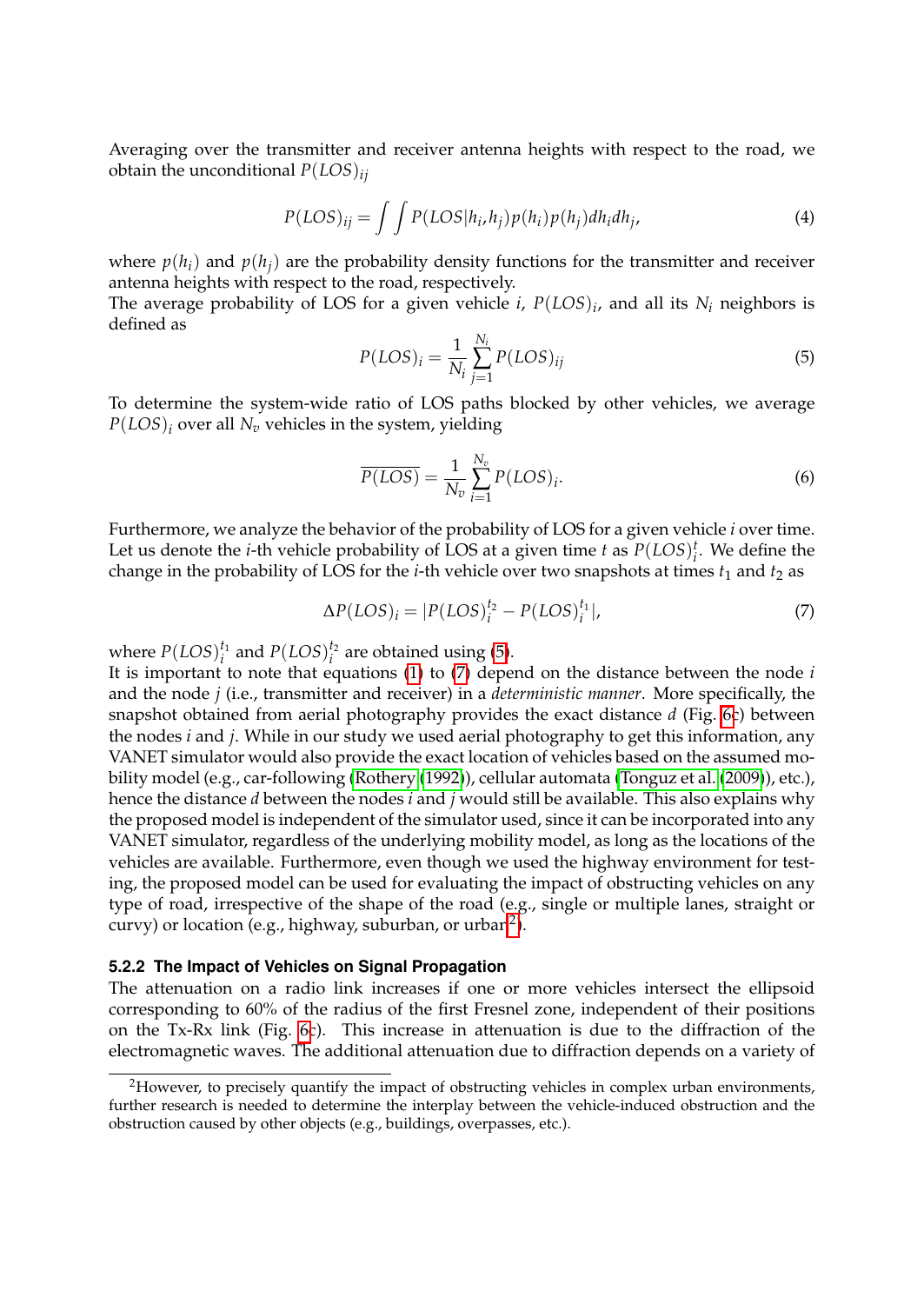factors: the obstruction level, the carrier frequency, the electrical characteristics, the shape of the obstacles, and the amount of obstructions in the path between transmitter and receiver. To model vehicles obstructing the LOS, we use the knife-edge attenuation model. It is reasonable to expect that more than one vehicle can be located between transmitter (Tx) and receiver (Rx). Thus, we employ the multiple knife-edge model described in ITU-R recommendation [\(ITU-R](#page-23-18) [\(2007\)](#page-23-18)). When there are no vehicles obstructing the LOS between the Tx and Rx, we use the free space path loss model [\(Goldsmith](#page-23-2)  $(2006))^3$  $(2006))^3$  $(2006))^3$ .

#### *Single Knife-Edge*

The simplest obstacle model is the knife-edge model, which is a reference case for more complex obstacle models (e.g., cylinder and convex obstacles). Since the frequency of DSRC radios is 5.9 GHz, the knife-edge model theoretically presents an adequate approximation for the obstacles at hand (vehicles), as the prerequisite for the applicability of the model, namely a significantly smaller wavelength than the size of the obstacles [\(ITU-R](#page-23-18) [\(2007\)](#page-23-18)), is fulfilled (the wavelength of the DSRC is approximately 5 cm, which is significantly smaller than the size of the vehicles).

The obstacle is seen as a semi-infinite perfectly absorbing plane that is placed perpendicular to the radio link between the Tx and Rx. Based on the Huygens principle, the electric field is the sum of Huygens sources located in the plane above the obstruction and can be computed by solving the Fresnel integrals [\(Parsons](#page-24-14) [\(2000\)](#page-24-14)). A good approximation for the additional attenuation (in dB) due to a single knife-edge obstacle *Ask* can be obtained using the following equation [\(ITU-R](#page-23-18) [\(2007\)](#page-23-18)):

$$
A_{sk} = \begin{cases} 6.9 + 20\log_{10}\left[\sqrt{(v - 0.1)^2 + 1} + v - 0.1\right];\\ \text{for } v > -0.7\\ 0; \text{ otherwise,} \end{cases}
$$
 (8)

where  $v = \sqrt{ }$ 2*H*/*r<sup>f</sup>* , *H* is the difference between the height of the obstacle and the height of the straight line that connects Tx and Rx, and  $r_f$  is the Fresnel ellipsoid radius.

#### *Multiple Knife-Edge*

The extension of the single knife-edge obstacle case to the multiple knife-edge is not immediate. All of the existing methods in the literature are empirical and the results vary from optimistic to pessimistic approximations [\(Parsons](#page-24-14) [\(2000\)](#page-24-14)). The method in [Epstein & Peterson](#page-22-9) [\(1953\)](#page-22-9) presents a more optimistic view, whereas the methods in [Deygout](#page-22-10) [\(1966\)](#page-22-10) and [Giovaneli](#page-23-19) [\(1984\)](#page-23-19) are more pessimistic approximations of the real world. Usually, the pessimistic methods are employed when it is desirable to guarantee that the system will be functional with very high probability. On the other hand, the more optimistic methods are used when analyzing the effect of interfering sources in the communications between transmitter and receiver. To calculate the additional attenuation due to vehicles, we employ the ITU-R method [\(ITU-](#page-23-18)[R](#page-23-18) [\(2007\)](#page-23-18)), which can be seen as a modified version of the Epstein-Patterson method, where correcting factors are added to the attenuation in order to better approximate reality.

<span id="page-12-0"></span><sup>&</sup>lt;sup>3</sup>We acknowledge that the free space model might not be the best approximation of the LOS communication on the road. However, due to its tractability, it allows us to analyze the relationship between the LOS and non-LOS conditions in a deterministic manner.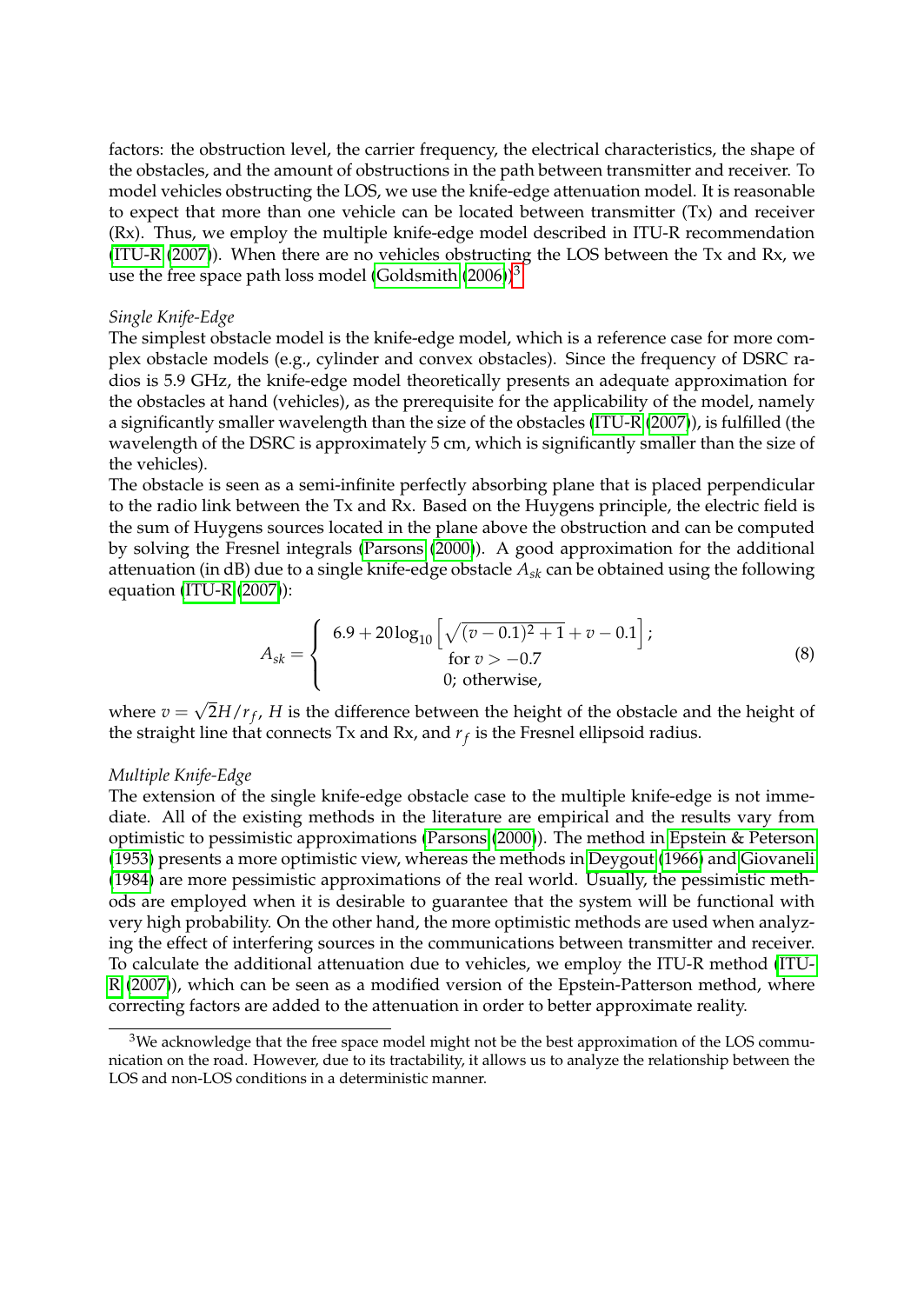| <b>Dataset</b> | <b>Size</b>       |     | # vehicles # large vehicles | Veh. density |
|----------------|-------------------|-----|-----------------------------|--------------|
| A28            | $12.5 \text{ km}$ | 404 | 58 (14.36%)                 | 32.3 veh/km  |
| A3             | 7.5 km            | 55  | $10(18.18\%)$               | 7.3 veh/km   |

<span id="page-13-1"></span>Table 2. Analyzed highway datasets. © [2011] IEEE

# <span id="page-13-0"></span>**5.3 Model Requirements**

The model proposed in the previous section is aimed at evaluating the impact of vehicles as obstacles using geometry concepts and relies heavily on realistic modeling of the physical environment. In order to employ the proposed model accurately, realistic modeling of the following physical properties is necessary: determining the exact position of vehicles and the inter-vehicle spacing; determining the speed of vehicles; and determining the vehicle dimensions.

# **Determining the exact position of vehicles and the inter-vehicle spacing**

The position and the speed of vehicles can easily be obtained from any currently available VANET mobility model. However, in order to test our methodology with the most realistic parameters available, we used *aerial photography*. This technique is used by the traffic engineering community as an alternative to ground-based traffic monitoring [\(McCasland, W T](#page-24-15) [\(1965\)](#page-24-15)), and was recently applied to VANET connectivity analysis [\(Ferreira et al.](#page-23-3) [\(2009\)](#page-23-3)). It is well suited to characterize the physical interdependencies of signal propagation and vehicle location, because it gives the exact position of each vehicle. We analyzed two distinct data sets, namely two Portuguese highways near the city of Porto, A28 and A3, both with four lanes (two per direction). Detailed parameters for the two datasets are presented in Table [2.](#page-13-1) For an extensive description of the method used for data collection and analysis, we refer the reader to [Ferreira et al.](#page-23-3) [\(2009\)](#page-23-3).

# **Determining the speed of vehicles**

For the observed datasets, besides the exact location of vehicles and the inter-vehicle distances, stereoscopic imagery was once again used to determine the speed and heading of vehicles. Since the successive photographs were taken with a fixed time interval (5 seconds), by marking the vehicles on successive photographs we were able to measure the distance the vehicle traversed, and thus infer the speed and heading of the vehicle. The measured speed and inter-vehicle spacing is used to analyze the behavior of vehicles as obstacles while they are moving.

The distribution of inter-vehicle spacing for both cases can be well fitted with an *exponential probability distribution*. This agrees with the empirical measurements made on the I-80 interstate in California reported in [Wisitpongphan et al.](#page-25-14) [\(Oct. 2007\)](#page-25-14). The speed distribution on both highways is well approximated by a normal probability distribution. Table [3](#page-14-0) shows the parameters of best fits for inter-vehicle distances and speeds.

# **Determining the vehicle dimensions**

From the photographs, we were also able to obtain the length of each vehicle accurately, however the width and height could not be determined with satisfactory accuracy due to resolution constraints and vehicle mobility. To assign proper widths and heights to vehicles, we use the data made available by the Automotive Association of Portugal (Associação Automóvel *[de Portugal](#page-22-11)* [\(n.d.\)](#page-22-11)), which issued an official report about all vehicles currently in circulation in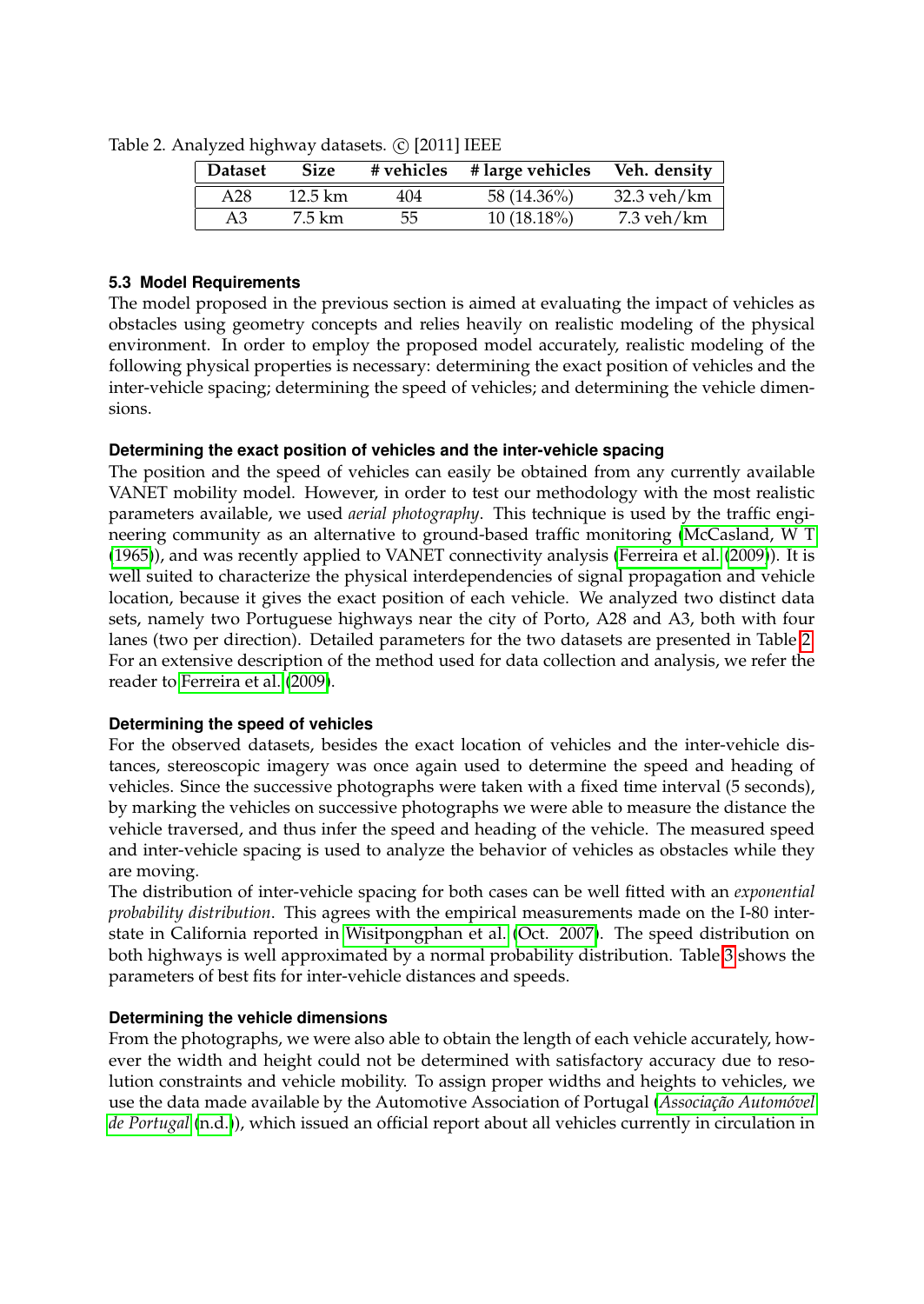| Data for A28                            |          |            |  |
|-----------------------------------------|----------|------------|--|
| Parameter                               | Estimate | Std. Error |  |
| Speed: normal fit                       |          |            |  |
| mean $(km/h)$                           | 106.98   | 1.05       |  |
| std. deviation (km/h)                   | 21.09    | 0.74       |  |
| Inter-vehicle spacing : exponential fit |          |            |  |
| mean(m)                                 | 51.58    | 2.57       |  |
| Data for A3                             |          |            |  |
| Parameter                               | Estimate | Std. Error |  |
| Speed: normal fit                       |          |            |  |
| mean $(km/h)$                           | 122.11   | 3.97       |  |
| std. deviation (km/h)                   | 28.95    | 2.85       |  |
| Inter-vehicle spacing : exponential fit |          |            |  |
| mean(m)                                 | 215.78   | 29.92      |  |

<span id="page-14-0"></span>Table 3. Parameters of the Best Fit Distributions for Vehicle Speed and Inter-vehicle spacing. c [2011] IEEE

Portugal. From the report we extracted the eighteen most popular personal vehicle brands which comprise 92% of all personal vehicles circulating on Portuguese roads, and consulted an online database of vehicle dimensions (*[Automotive Technical Data and Specifications](#page-22-12)* [\(n.d.\)](#page-22-12)) to arrive at the distribution of height and width required for our analysis. The dimensions of the most popular personal vehicles showed that both the vehicle widths and heights can be modeled as a normal random variable. Detailed parameters for the fitting process for both personal and large vehicles are presented in Table [4.](#page-15-0) For both width and height of personal vehicles, the standard error for the fitting process remained below 0.33% for both the mean and the standard deviation. The data regarding the specific types of large vehicles (e.g., trucks, vans, or buses) currently in circulation was not available. Consequently, the precise dimension distributions of the most representative models could not be obtained. For this reason, we infer large vehicle height and width values from the data available on manufacturers' websites, which can serve as rough dimension guidelines that show significantly different height and width in comparison to personal vehicles.

# <span id="page-14-1"></span>**5.4 Computational complexity of the proposed model**

In order to determine the LOS conditions between two neighboring nodes, we analyzed the existence of LOS in a three dimensional space, as shown in Fig. [6](#page-9-0) and explained in the previous sections. Our model for determining the existence of LOS between vehicles and, in case of obstruction, obtaining the number and location of the obstructions, belongs to a class of computational geometry problems known as geometric intersection problems [\(de Berg et al.](#page-22-13) [\(1997\)](#page-22-13)), which deal with pairwise intersections between line segments in an *n*-dimensional space. These problems occur in various contexts, such as computer graphics (object occlusion) and circuit design (crossing conductors), amongst others [\(Bentley & Ottmann](#page-22-14) [\(1979\)](#page-22-14)). Specifically, for a given number of line segments *N*, we are interested in determining, reporting, and counting the pairwise intersections between the line segments. For our specific application, the line segments of interest are of two kinds: a) the LOS rays between the communicating vehicles (lines colored red in Fig. [6b](#page-9-0)); and b) the lines that compose the bounding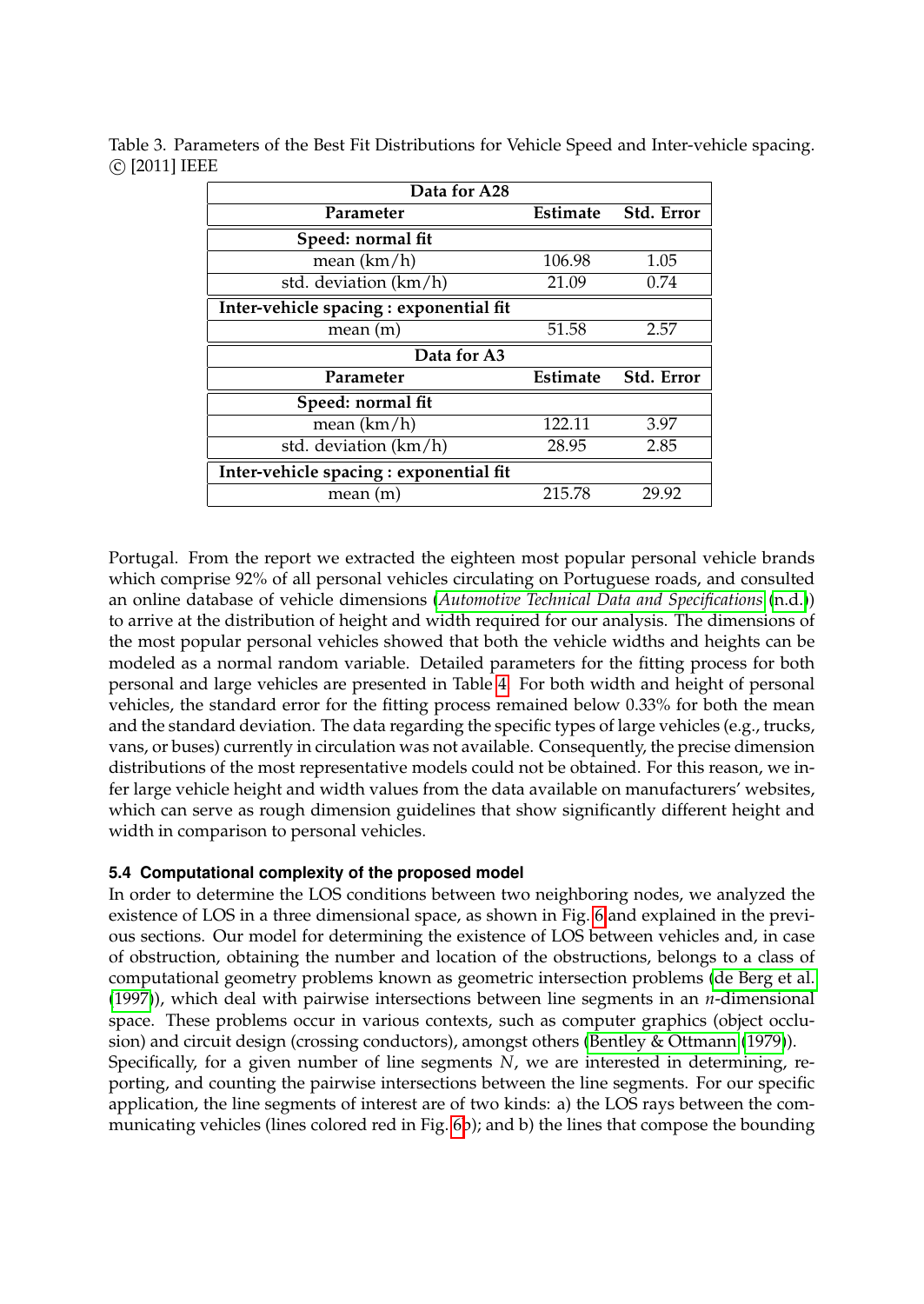| <b>Personal vehicles</b> |          |  |  |
|--------------------------|----------|--|--|
| Parameter                | Estimate |  |  |
| Width: normal fit        |          |  |  |
| mean (cm)                | 175      |  |  |
| std. deviation (cm)      | 8.3      |  |  |
| Height: normal fit       |          |  |  |
| mean (cm)                | 150      |  |  |
| std. deviation (cm)      | 8.4      |  |  |
| <b>Large vehicles</b>    |          |  |  |
| Parameter                | Estimate |  |  |
| Width: constant          |          |  |  |
| mean (cm)                | 250      |  |  |
| Height: normal fit       |          |  |  |
| mean (cm)                | 335      |  |  |
| std. deviation (cm)      | 8.4      |  |  |

<span id="page-15-0"></span>Table 4. Parameters of the Best Fit Distributions for Vehicle Width and Height. © [2011] IEEE

rectangle representing the vehicles (lines colored blue in Fig. [6b](#page-9-0)). It has to be noted that the intersections of interest are only those between the LOS rays and the bounding rectangle lines, and not between the lines of the same type. Therefore, we arrive at a special case of the segment intersection problem, namely the so-called "red-blue" intersection problem. Given a set of red line segments *r* and a set of blue line segments *b*, with a total of  $N = r + b$  segments, the goal is to report all *K* intersections between red and blue segments, for which an efficient algorithm was presented in [Agarwal](#page-22-15) [\(1991\)](#page-22-15). The time-complexity of the algorithm proposed in [Agarwal](#page-22-15) [\(1991\)](#page-22-15), using the randomized approach of [Clarkson](#page-22-16) [\(1987\)](#page-22-16), is  $\mathcal{O}(N^{4/3} \log N + K)$ , where *K* is the number of red-blue intersections, with space complexity of  $\mathcal{O}(N^{4/3})$ . This algorithm fits our purposes perfectly, as the red segments correspond to the LOS rays between the communicating vehicles and blue segments are the lines of the bounding rectangles representing the vehicles (see Fig. [6b](#page-9-0)).

To assign physical values to  $r$  and  $b$ , we denote  $v$  as the number of vehicles in the system and  $v'$  as the number of transmitting vehicles. The number of LOS rays results in  $r = Cv'$ , where the average number of neighbors *C* is an increasing function of the vehicle density and transmission range. The number of lines composing the bounding vehicle rectangles can be expressed as  $b = 4v$ , since each vehicle is represented by four lines forming a rectangle (see Fig. [6b](#page-9-0)). Therefore, a more specific time-complexity bound can be written as  $\mathcal{O}((Cv' +$  $(4v)^{4/3}$   $\log(Cv' + 4v) + K$ .

Apart from the algorithm for determining the red-blue intersections, the rest of the proposed model consists in calculating the additional signal attenuation due to vehicles for each communicating pair. In the case of non-obstructed LOS the algorithm terminates, whereas for obstructed LOS, the red-blue intersection algorithm is used to store the number and location of intersecting blue lines (representing obstacles). The total number of intersections is given by  $K = gr$ , where *g* is the number of obstacles (i.e., vehicles) in the LOS path and is a subset of *C*. The complete algorithm for additional attenuation due to vehicles is implemented as follows.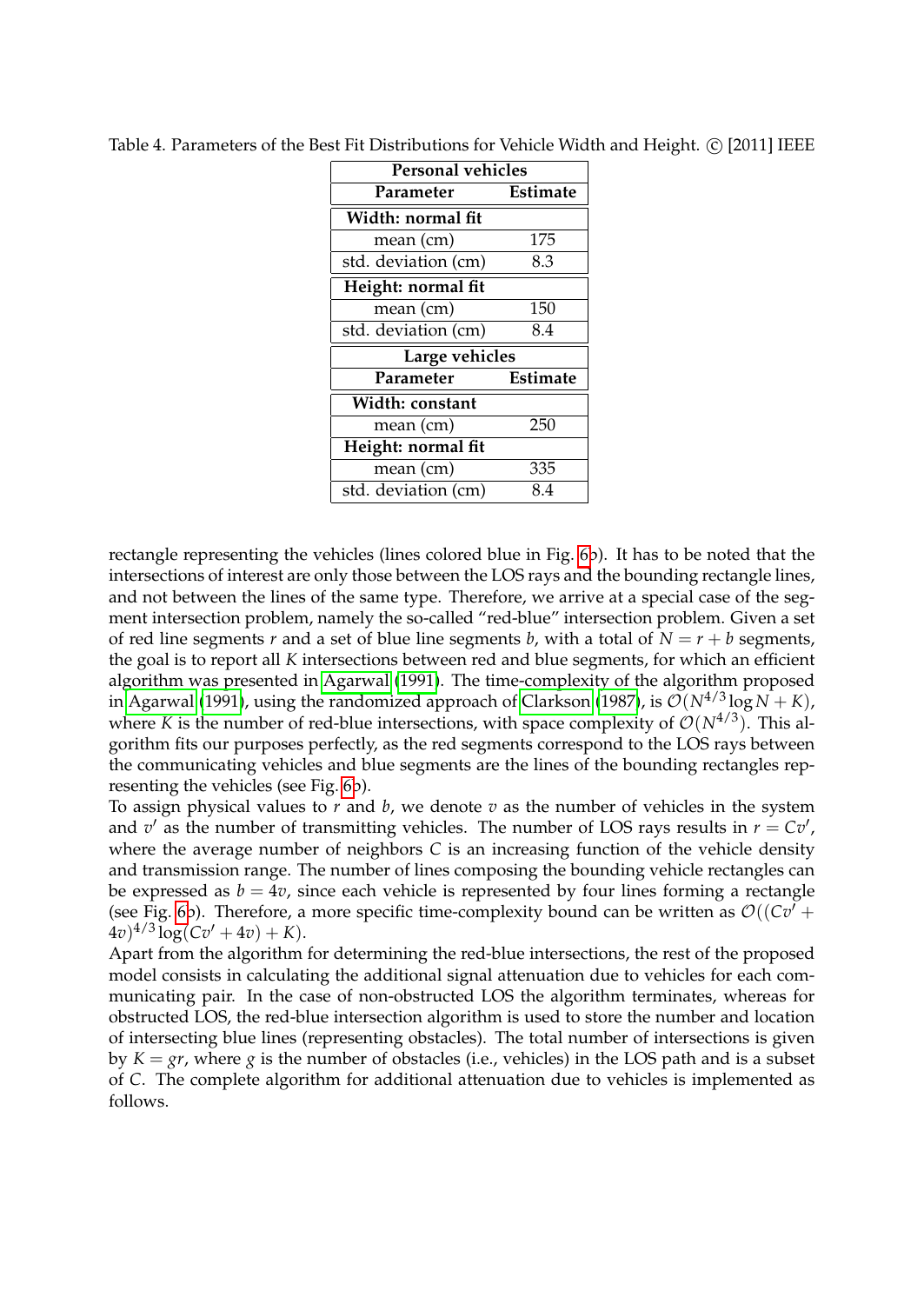**for**  $i = 1$  to  $r$  **do**  $[coord] = getInterest(i)$  {For each LOS ray in *r*, obtain the location of intersections as per [Agarwal](#page-22-15) [\(1991\)](#page-22-15)} **if**  $size([coord]) \neq 0$  **then** *att* = *calcAddAtten*([*coord*]) {Calculate the additional attenuation due to vehicles as per [ITU-R](#page-23-18) [\(2007\)](#page-23-18)} **else**  $att = 0$  dB {Additional attenuation due to vehicles equals zero.} **end if end for**

The function  $getInterest(\cdot)$  is based on the aforementioned red-blue line intersection algo-rithm [\(Agarwal](#page-22-15) [\(1991\)](#page-22-15)), and has complexity  $\mathcal{O}((C v' + 4 v)^{4/3} \log(C v' + 4 v) + gr)$ , whereas the function *calcAddAtten*(·) is based on multiple knife-edge attenuation model described in [ITU-](#page-23-18)[R](#page-23-18) [\(2007\)](#page-23-18) with time-complexity of  $\mathcal{O}(g^2)$  for each LOS ray  $r.$  It follows that the time-complexity of the entire algorithm is given by  $\mathcal{O}((Cv' + 4v)^{4/3} \log(Cv' + 4v) + g^2r)$ .

In order to implement the aforementioned algorithm in VANET simulators, apart from the information available in the current VANET simulators, very few additional pieces of information are necessary. Specifically, the required information pertains to the physical dimensions of the vehicles. Apart from this, the model only requires the information on the position of the vehicles at each simulation time step. This information is available in any vehicular mobility model currently in use in VANET simulators.

# **5.5 Results**

We implemented the model described in previous sections in Matlab. In this section we present the results based on testing the model using the A3 and A28 datasets. We also present the results of the empirical measurements that we performed in order to characterize the impact of the obstructing vehicles on the received signal strength. We emphasize that the model developed in the paper is not dependent on these datasets, but can be used in any environment by applying the analysis presented in Section [5.2.](#page-8-2) Furthermore, the observations pertaining to the inter-vehicle and speed distributions on A3 and A28 are used only to characterize the behavior of the highway environment over time. We do not use these distributions in our model; rather, we use actual positions of the vehicles. Since the model developed in Section [5.2](#page-8-2) is intended to be utilized by VANET simulators, the positions of the vehicles can easily be obtained through the employed vehicular mobility model.

We first give evidence that vehicles as obstacles have a significant impact on LOS communication in both sparse (A3) and more dense (A28) networks. Next, we analyze the microscopic probability of LOS to determine the variation of the LOS conditions over time for a given vehicle. Then, we used the speed and heading information to characterize both the microscopic and macroscopic behavior of the probability of LOS on highways over time in order to determine how often the proposed model needs to be recalculated in the simulators, and to infer the stationarity of the system-wide probability of LOS. Using the employed multiple knife-edge model, we present the results pertaining to the decrease of the received power and packet loss for DSRC due to vehicles. Finally, we corroborate our findings on the impact of the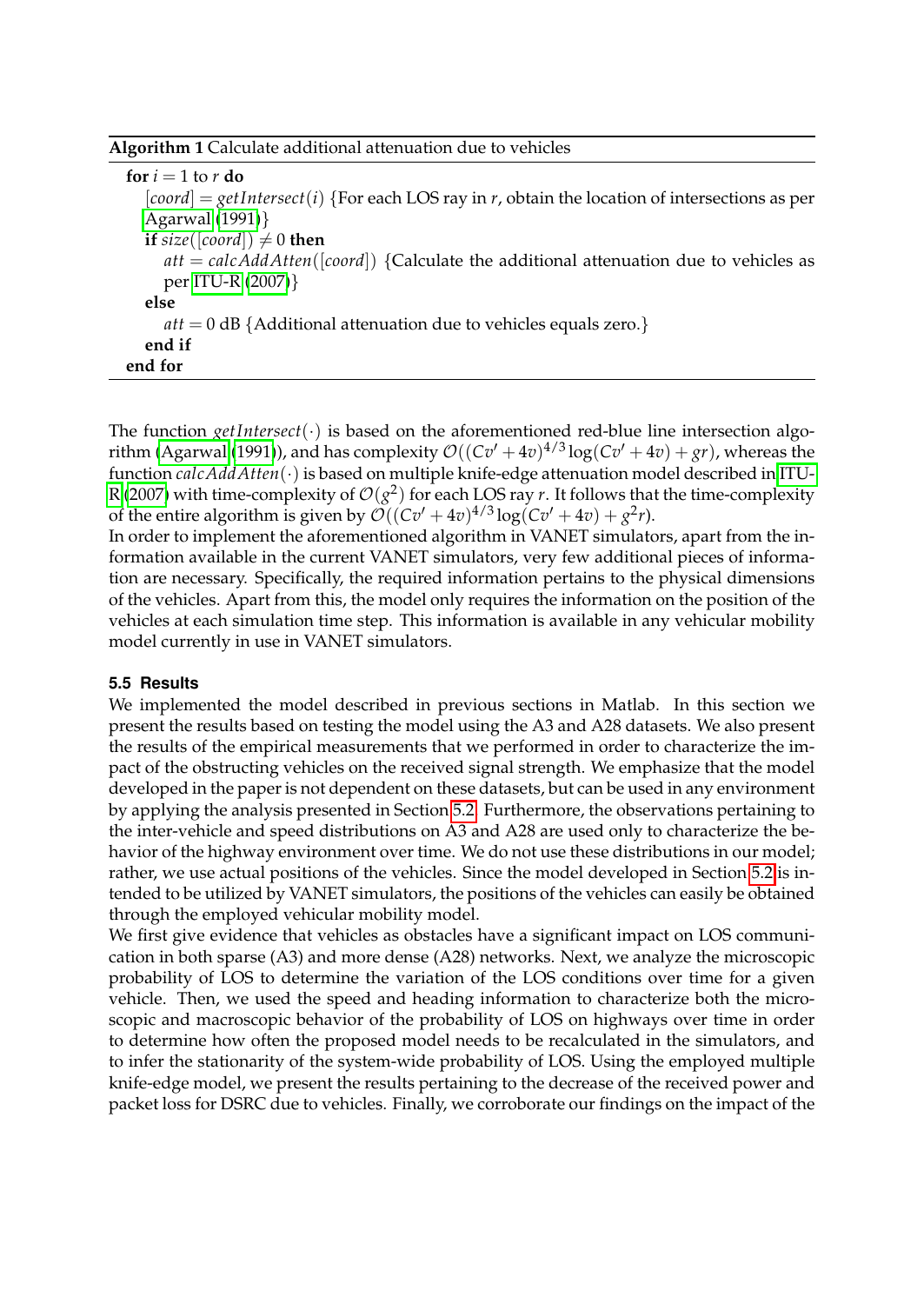<span id="page-17-1"></span><span id="page-17-0"></span>

| <b>Highways</b>         |        |        |        |
|-------------------------|--------|--------|--------|
| Transmission Range (m)  |        |        |        |
| Highway                 | 100    | 250    | 500    |
| A3 $P(LOS)$             | 0.8445 | 0.6839 | 0.6597 |
| A28 $\overline{P(LOS)}$ | 0.8213 | 0.6605 | 0.6149 |



Fig. 7. Average number of neighbors with unobstructed and obstructed LOS on A28 highway. c [2011] IEEE

obstructing vehicles and discuss the appropriateness of the knife-edge model by performing empirical measurements of the received signal strength in LOS and non-LOS conditions.

# **5.5.1 Probability of Line of Sight**

*Macroscopic probability of line of sight.* Table [5](#page-17-0) presents the values of *P*(*LOS*) with respect to the observed range on highways. The highway results show that even for the sparsely populated A3 highway the impact of vehicles on  $\overline{P(LOS)}$  is significant. This can be explained by the exponential inter-vehicle spacing, which makes it more probable that the vehicles are located close to each other, thus increasing the probability of having an obstructed link between two vehicles. For both highways, it is clear that the impact of other vehicles as obstacles can not be neglected even for vehicles that are relatively close to each other (for the observed range of 100 m, *P*(*LOS*) is under 85% for both highways, which means that there is a non-negligible 15% probability that the vehicles will not have LOS while communicating). To confirm these results, Fig. [7](#page-17-1) shows the average number of neighbors with obstructed and unobstructed LOS for the A28 highway. The increase of obstructed vehicles in both absolute and relative sense is evident.

*Microscopic probability of line of sight.* In order to analyze the variation of the probability of LOS for a vehicle and its neighbors over time, we observe the ∆*P*(*LOS*)*<sup>i</sup>* (as defined in equation [\(7\)](#page-11-1)) on A28 highway for the maximum communication range of 750 m. Table [6](#page-18-0) shows the ∆*P*(*LOS*)*<sup>i</sup>* . The variation of probability of LOS is moderate for periods of seconds (even for the largest offset of 2 seconds, only 15% of the nodes have the ∆*P*(*LOS*)*<sup>i</sup>* greater than 20%). This result suggests that the LOS conditions between a vehicle and its neighbors will remain largely unchanged for a period of seconds. Therefore, a simulation time-step of the order of seconds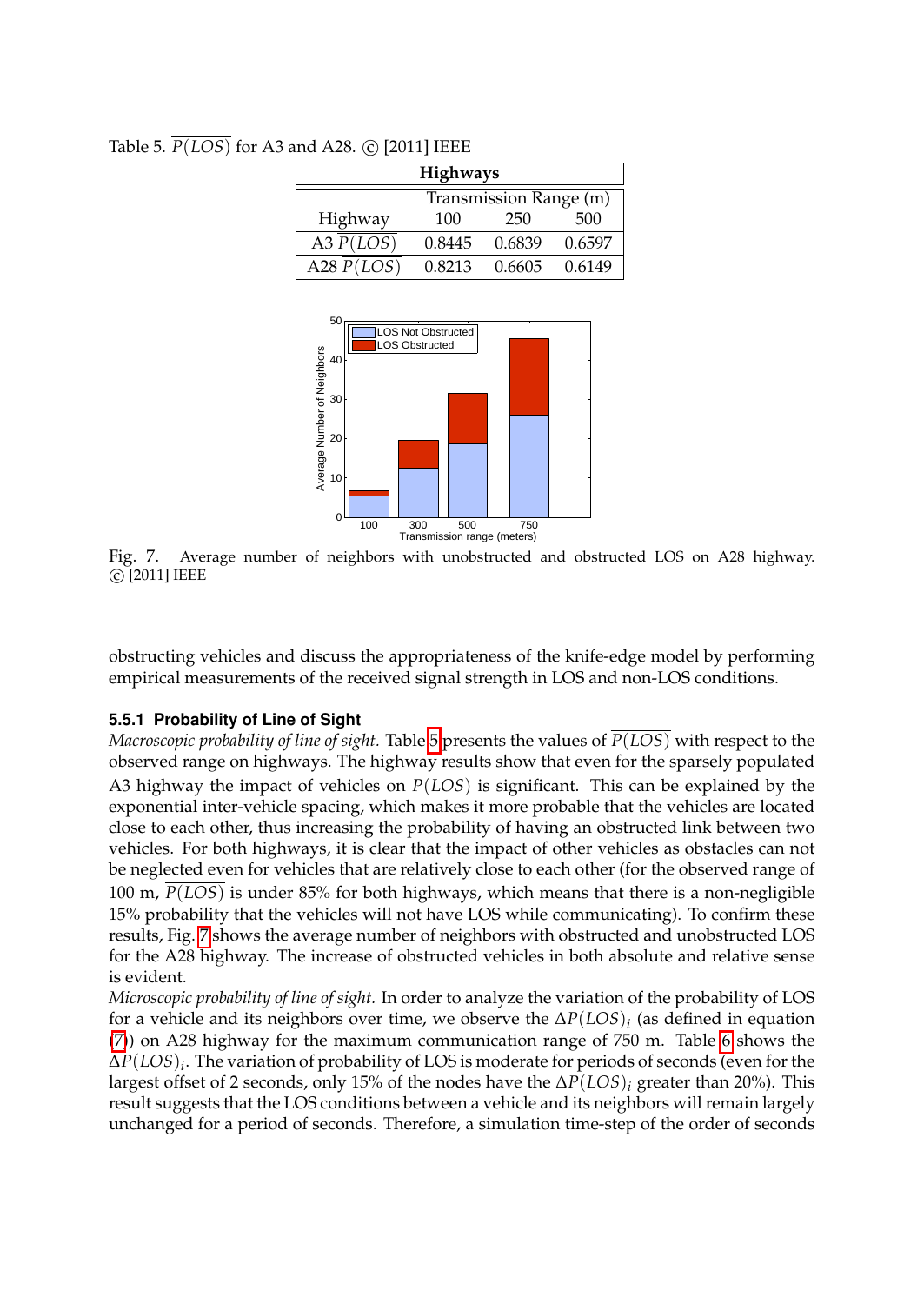|                 | $\Delta P (LOS)$ <sub>i</sub> in % |           |        |         |
|-----------------|------------------------------------|-----------|--------|---------|
| Time offset     | $< 5\%$                            | $5 - 10%$ | 10-20% | $>20\%$ |
| 1 <sub>ms</sub> | 100%                               | $0\%$     | $0\%$  | $0\%$   |
| 10ms            | 99%                                | $1\%$     | $0\%$  | $0\%$   |
| 100ms           | 82%                                | 15%       | 3%     | $0\%$   |
| 1s              | 35%                                | 33%       | 22%    | 10%     |
| 2s              | 31%                                | 25%       | 29%    | 15%     |

<span id="page-18-1"></span><span id="page-18-0"></span>Table 6. Variation of  $P(LOS)$  over time for the observed range of 750 m on A28. (c) [2011] IEEE



Fig. 8. The impact of vehicles as obstacles on the received signal power on highway A28.

can be used for calculations of the impact of vehicles as obstacles. From a simulation execution standpoint, the time-step of the order of seconds is quite a long time when compared with the rate of message transmission, measured in milliseconds; this enables a more efficient and scalable design and modeling of vehicles as obstacles on a microscopic, per-vehicle level. With the proper implementation of the LOS intersection model discussed in Sections [5.2](#page-8-2) and [5.4,](#page-14-1) the modeling of vehicles as obstacles should not induce a large overhead in the simulation execution time.

# **5.5.2 Received Power**

Based on the methodology developed in Section [5.2,](#page-8-2) we utilize the multiple knife-edge model to calculate the additional attenuation due to vehicles. We use the obtained attenuation to calculate the received signal power for the DSRC. We employed the knife-edge model for its simplicity and the fact that it is well studied and often used in the literature. However, we point out that the LOS analysis and the methodology developed in Section [5.2](#page-8-2) can be used in conjunction with any channel model that relies on the distinction between the LOS and NLOS communication [\(Zang et al.](#page-25-15) [\(2005\)](#page-25-15) and [Wang et al.](#page-25-10) [\(2004\)](#page-25-10)).

For the A28 highway and the observed range of 750 m, with the transmit power set to 18 dBm, 3 dBi antenna gain for both transmitters and receivers, at the 5.9 GHz frequency band, the results for the free space path loss model [\(Goldsmith](#page-23-2) [\(2006\)](#page-23-2)) (i.e., not including vehicles as obstacles) and our model that accounts for vehicles as obstacles are shown in Fig. [8.](#page-18-1) The average additional attenuation due to vehicles was 9.2 dB for the observed highway.

Using the minimum sensitivity thresholds as defined in the DSRC standard (see Table [7\)](#page-19-0) (*[Stan](#page-25-16)[dard Specification for Telecommunications and Information Exchange Between Roadside and Vehicle](#page-25-16)*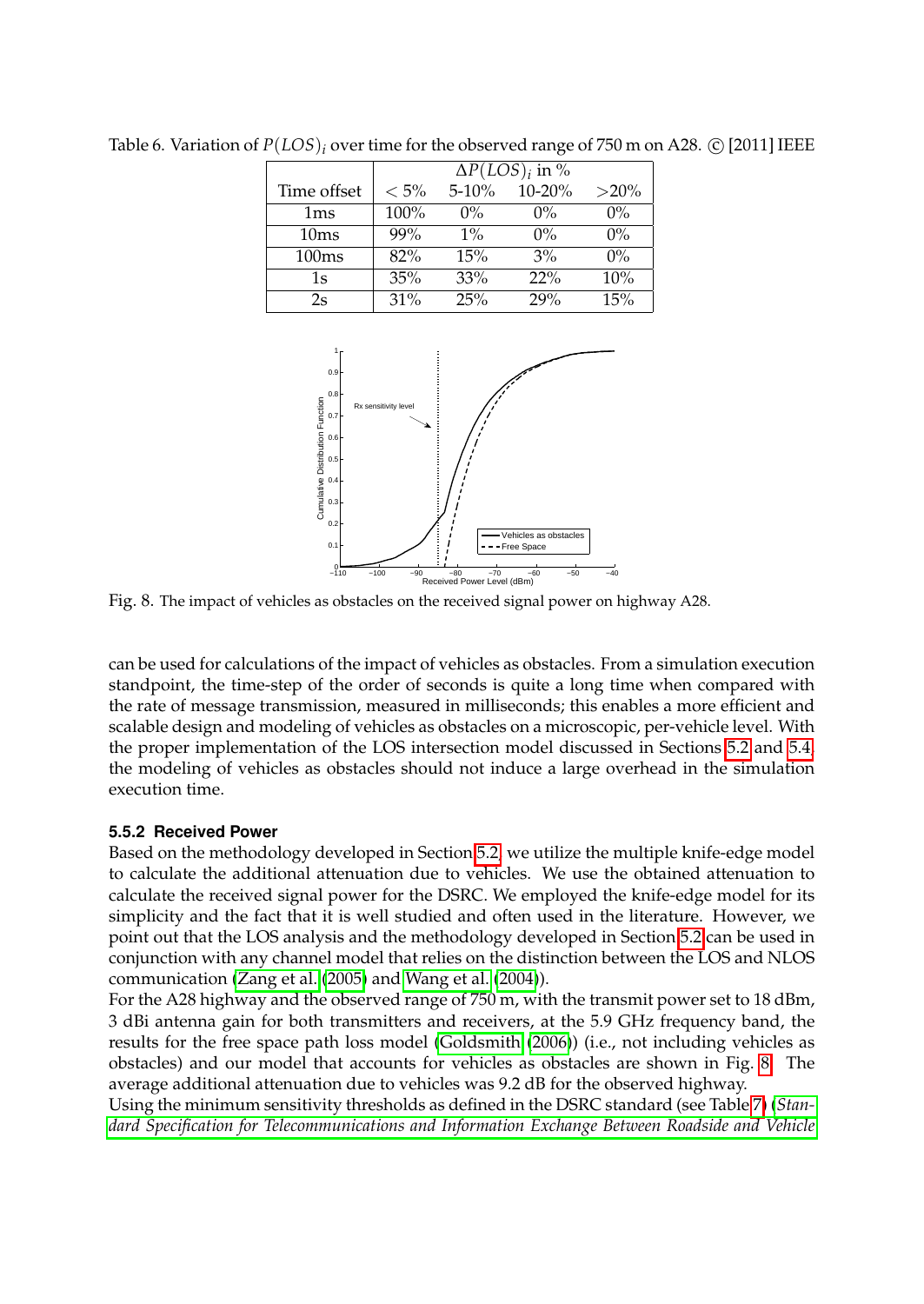| Data Rate $(Mb/s)$ | Modulation  | Minimum sensitivity (dBm) |
|--------------------|-------------|---------------------------|
|                    | <b>BPSK</b> | $-85$                     |
| 4.5                | <b>BPSK</b> | $-84$                     |
| 6                  | <b>OPSK</b> | $-82$                     |
| q                  | <b>OPSK</b> | $-80$                     |
| 12                 | OAM-16      | $-77$                     |
| 18                 | QAM-16      | $-70$                     |
| 24                 | OAM-64      | $-69$                     |
| 27                 | OAM-64      |                           |
|                    |             |                           |

<span id="page-19-0"></span>[Table 7. Requirements for DSRC Receiver Performance.](#page-25-16) © [2011] IEEE

<span id="page-19-1"></span>

Fig. 9. The impact of vehicles as obstacles on packet success rate for various DSRC data rates on A28 highway. © [2011] IEEE

*[Systems - 5GHz Band Dedicated Short Range Communications \(DSRC\) Medium Access Control](#page-25-16) [\(MAC\) and Physical Layer \(PHY\) Specifications](#page-25-16)* [\(Sep. 2003\)](#page-25-16)), we calculate the packet success rate (PSR, defined as the ratio of received messages to sent messages) as follows. We analyze all of the communicating pairs within an observed range, and calculate the received signal power for each message. Based on the sensitivity thresholds presented in Table [7,](#page-19-0) we determine whether a message is successfully received. For the A28 highway, Fig. [9](#page-19-1) shows the PSR difference between the free space path loss and the implemented model with vehicles as obstacles for rates of 3, 6, and 12 Mb/s. The results show that the difference is significant, as the percentage of lost packets can be up to 25% higher when vehicles are accounted for.

These results show that not only do the vehicles significantly decrease the received signal power, but the resulting received power is highly variable even for relatively short distances between the communicating vehicles, thus calling for a microscopic, per-vehicle analysis of the impact of obstructing vehicles. Models that try to average the additional attenuation due to vehicles could fail to describe the complexity of the environment, thus yielding unrealistic results. Furthermore, the results show that the distance itself can not be solely used for determining the received power, since even the vehicles close by can have a number of other vehicles obstructing the communication path and therefore the received signal power becomes worse than for vehicles further apart that do not have obstructing vehicles between them.

#### **5.6 Discussion**

In this section, we describe the impact that the obtained results have on various aspects of V2V communication modeling, ranging from physical to application layer to the realism of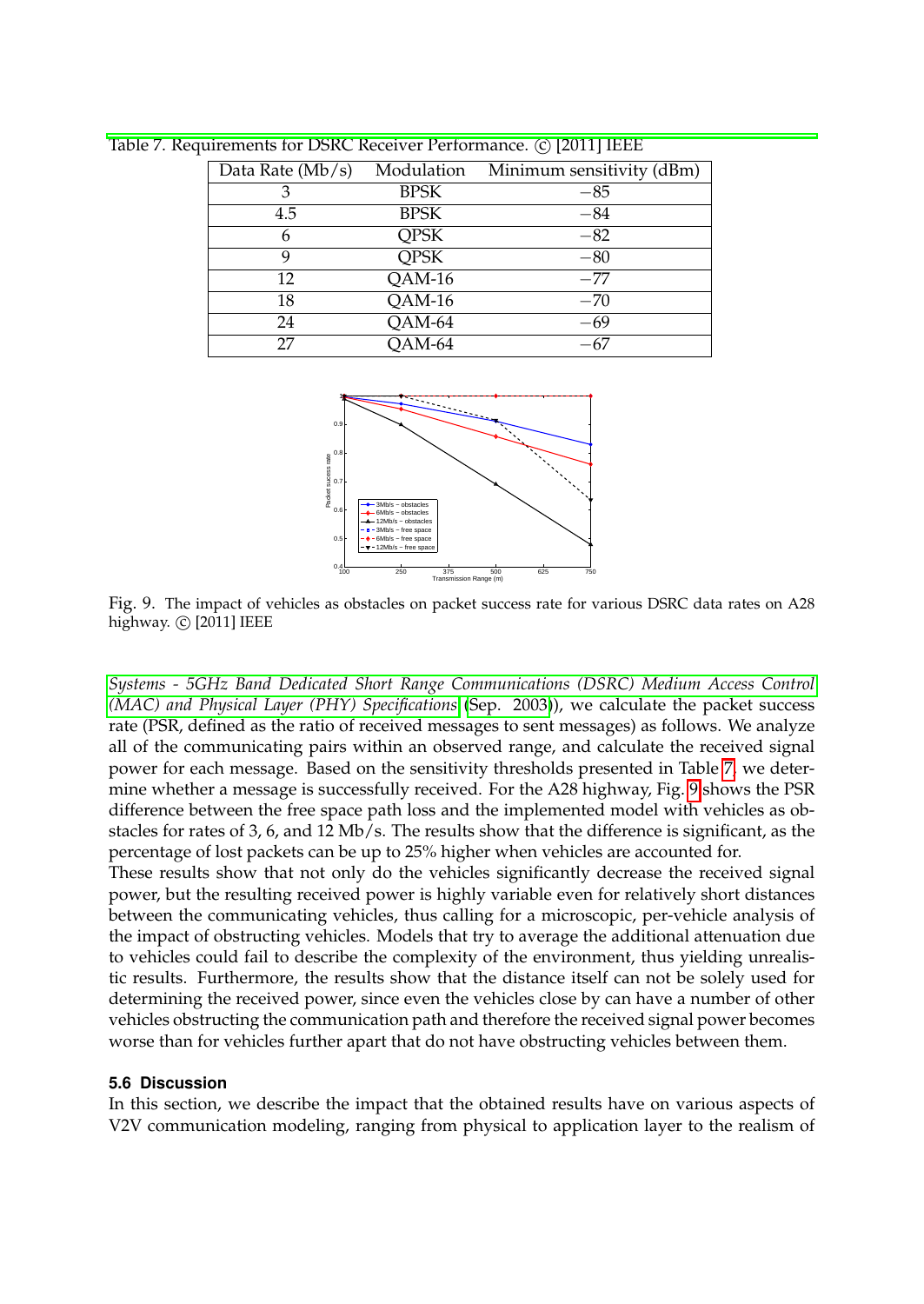VANET simulators.

# **5.6.1 Impact on signal propagation modeling**

The results presented in this paper clearly indicate that vehicles as obstacles have a significant impact on signal propagation; therefore, in order to properly model V2V communication, it is imperative that vehicles as obstacles are accounted for. Furthermore, the effect of vehicles as obstacles cannot be neglected even in the case of relatively sparse vehicular networks, as one of the two analyzed highway datasets showed (namely, the dataset collected on the A3 highway). Therefore, previous efforts pertaining to signal propagation modeling in V2V communication which do not account for vehicles as obstacles, can be deemed as optimistic in overestimating the received signal power level.

# **5.6.2 Impact on data link layer**

Neglecting vehicles as obstacles on the physical layer has profound effects on the performance of upper layers of the communication stack. The effects on the data link layer are twofold: a) the medium contention is overestimated in models that do not include vehicles as obstacles in the calculation, thus potentially representing a more pessimistic situation than the realworld with regards to contention and collision; and b) the network reachability is bound to be overestimated, due to the fact that the signal is considered to reach more neighbors and at a higher power than in the real world. These results have important implications for vehicular Medium Access Control (MAC) protocol design; MAC protocols will have to cope with an increased number of hidden vehicles due to other vehicles obstructing them.

# **5.6.3 Impact on the design of routing protocols**

If vehicles as obstacles are not accounted for, the impact on routing protocols is represented by an overly optimistic hop count; in the process of routing, next hop neighbors are selected that are actually not within the reach of the current transmitter, thus inducing an unrealistic behavior of the routing protocol, as the message is considered to reach the destination with a smaller number of hops than it is actually required.

As an especially important class of routing protocols, safety messaging protocols, are often modeled and evaluated using distance information only. As our results have shown, not accounting for vehicles as obstacles in such calculations results in the overestimation of the number of reachable neighbors, which yields unrealistic results with regards to network reachability and message penetration rate. Therefore, it is extremely important to account for vehicles as obstacles in V2V, especially since safety applications running over such protocols require that practically all vehicles receive the message, thus posing very stringent requirements on the routing protocols.

For these reasons, it is more beneficial to design routing protocols that rely primarily on the received signal strength instead of the geographical location of vehicles, since this would ensure that the designated recipient is actually able to receive the message. However, even with smart protocols that are able to properly evaluate the channel characteristics between the vehicles, in case of lower market penetration rates of the communicating equipment, the vehicles that are not equipped could significantly hinder the communication between the equipped vehicles; this is another aspect of routing protocol design that is significantly affected by the impact of vehicles as obstacles in V2V communication.

Similarly, the results suggest that, where available, vehicle-to-infrastructure (V2I) communication (where vehicles are communicating with road side equipment) should be favored instead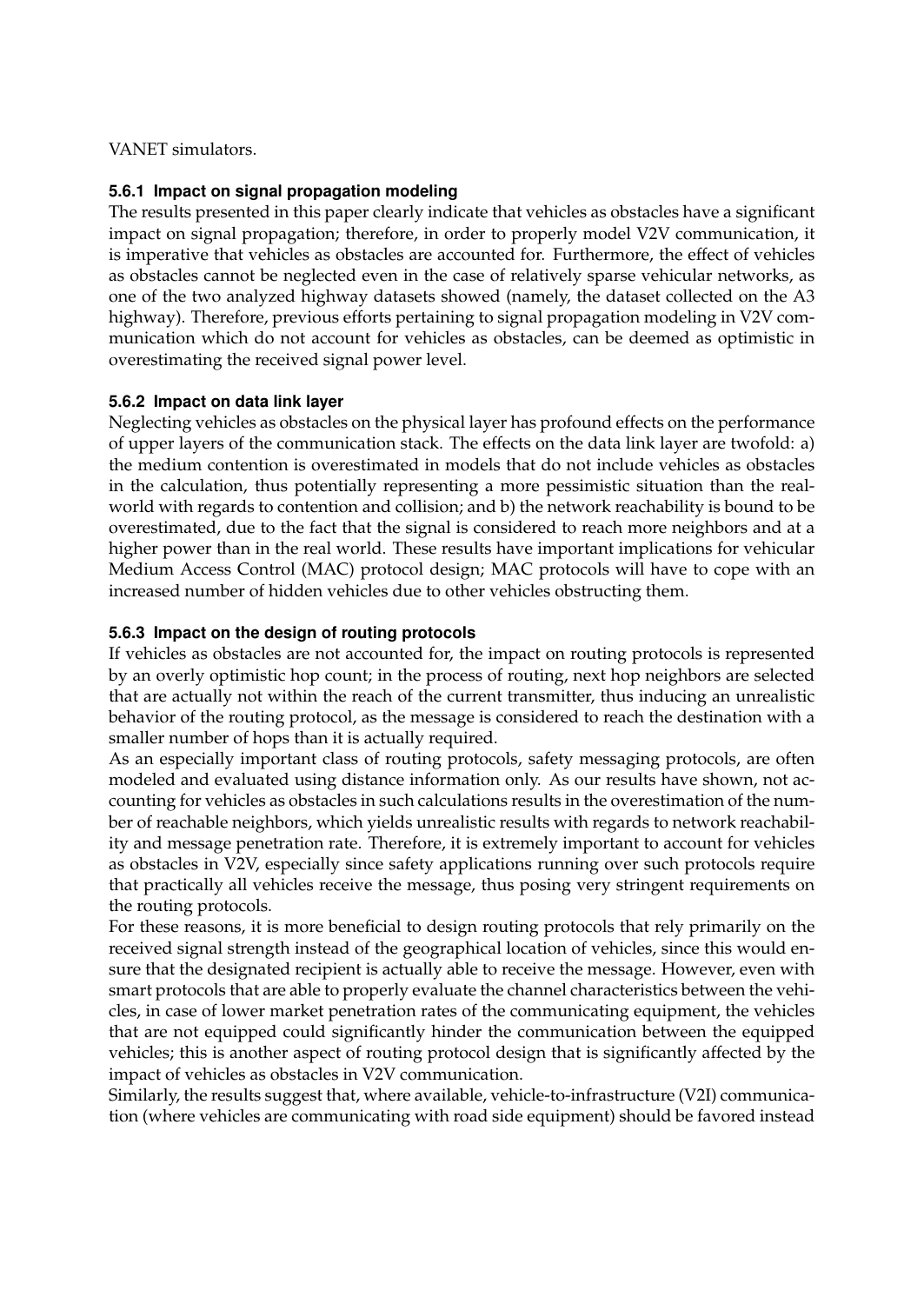of V2V communication; since the road side equipment is supposed to be placed in lamp posts, traffic lights, or on the gantries above the highways such as the one in the Fig. [6a](#page-9-0)), all of which are located 3-6 meters above ground level, other vehicles as obstacles would impact the LOS much less than in the case of V2V communication. Therefore, similarly to differentiating vehicles with regards to their dimensions, routing protocols would benefit from being able to differentiate between the road side equipment and vehicles.

# **5.6.4 Impact on VANET simulations**

VANET simulation environments have largely neglected the modeling of vehicles as obstacles in V2V communication. Results presented in this paper showed that the vehicles have a significant impact on the LOS, and in order to realistically model the V2V communication in simulation environments, vehicles as obstacles have to be accounted for. This implies that the models that relied on the simulation results that did not account for vehicles as obstacles have been at best producing an optimistic upper bound of the results that can be expected in the real world.

In order to improve the realism of the simulators and to enable the implementation of a scalable and realistic framework for describing the vehicles as obstacles in V2V communication, we proposed a simple yet realistic model for determining the probability of LOS on both macroscopic and microscopic level. Using the results that proved the stationarity of the probability of LOS, we showed that the average probability of LOS does not change over time if the vehicle arrival rate remains constant. Furthermore, over a period of seconds, the LOS conditions remain mostly constant even for the microscopic, per-vehicle case. This implies that the modeling of the impact of vehicles as obstacles can be performed at the rate of seconds, which is two to three orders of magnitude less frequent than the rate of message exchange (most often, messages are exchanged on a millisecond basis). Therefore, with the proper implementation of the proposed model, the calculation of the impact of vehicles on LOS should not induce a large overhead in the simulation execution time.

# **6. Conclusions**

We discussed the state-of-the-art in VANET modeling and simulation, and described the building blocks of VANET simulation environments, namely the mobility, networking and signal propagation models. We described the most important models for each of these categories, and we emphasized that several areas are not optimally represented in state-of-the-art VANET simulators. Namely, the vehicle interaction and traffic rule enforcement models in most current simulators leave a lot to be desired, and the lack of WAVE and DSRC protocol implementation in the simulators is also a fact for most simulators. Finally, we pointed out that the models for moving obstacles are lacking in modern simulators, and we described our proposed model for vehicles as physical obstacles in VANETs as follows. First, using the experimental data collected in a measurement campaign, and by utilizing the real world data collected by means of stereoscopic aerial photography, we showed that vehicles as obstacles have a significant impact on signal propagation in V2V communication; in order to realistically model the communication, it is imperative that vehicles as obstacles are accounted for. The obtained results point out that vehicles are an important factor in both highway and urban, as well as in sparse and dense networks. Next, we characterized the vehicles as threedimensional objects that can obstruct the LOS between the communicating pair. Then, we modeled the vehicles as physical obstacles that attenuate the signal, which allowed us to determine their impact on the received signal power, and consequently on the packet error rate.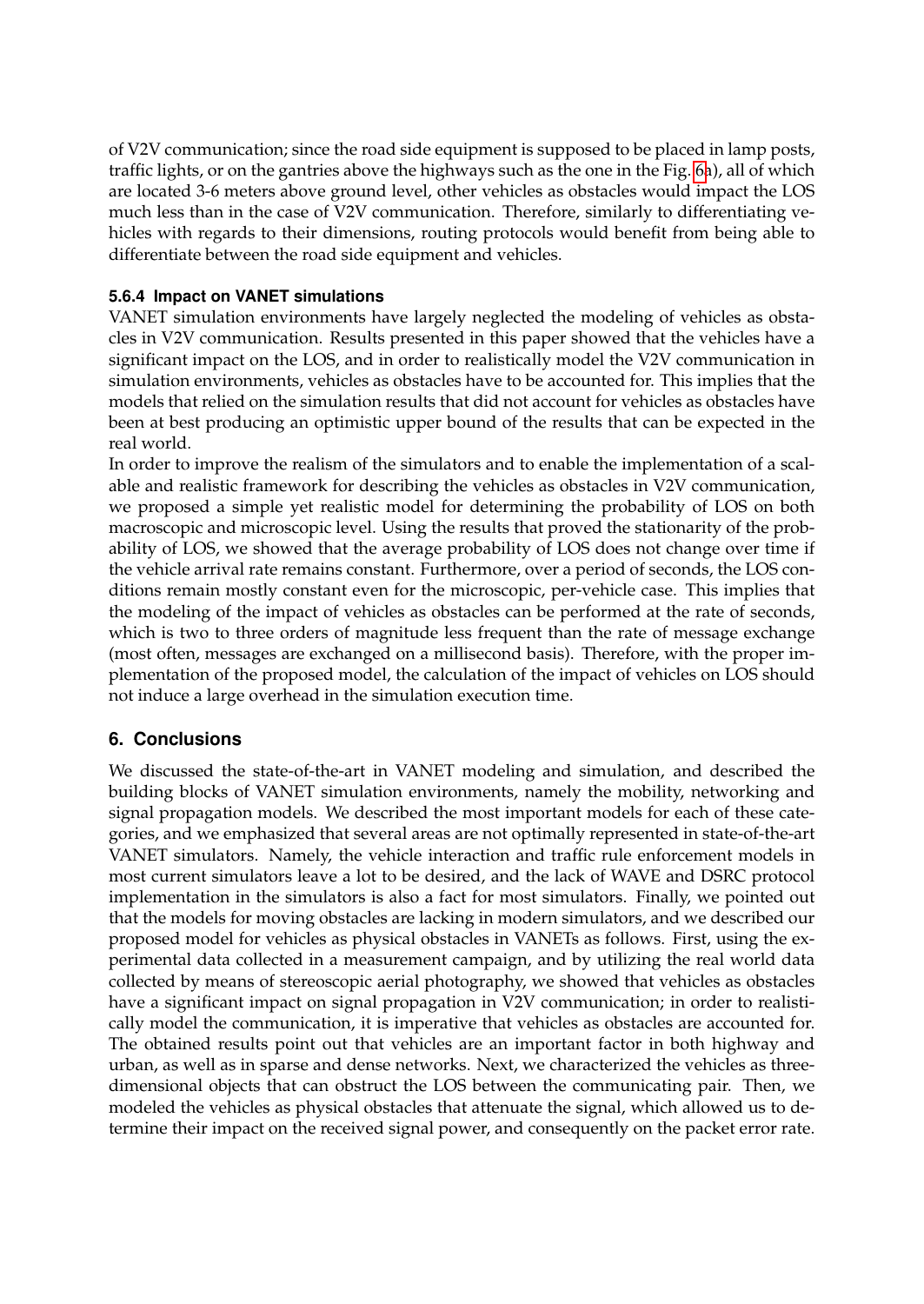The presented model is computationally efficient and, as the results showed, can be updated at a rate much lower than the message exchange rate in VANETs. Therefore, it can easily be implemented in any VANET simulation environment to increase the realism.

#### **7. References**

- <span id="page-22-8"></span>Acosta, G. & Ingram, M. (2006). Model development for the wideband expressway vehicleto-vehicle 2.4 GHz channel, *IEEE Wireless Communications and Networking Conference, 2006. WCNC 2006.*, Vol. 3, pp. 1283–1288.
- <span id="page-22-15"></span>Agarwal, P. K. (1991). *Intersection and Decomposition Algorithms for Planar Arrangements*, Cambridge University Press.

<span id="page-22-11"></span>*Associa¸c˜ao Autom´ovel de Portugal* (n.d.). **URL:** *http://www.acap.pt/*

<span id="page-22-12"></span>*Automotive Technical Data and Specifications* (n.d.). **URL:** *http://www.carfolio.com/*

- <span id="page-22-1"></span>Bai, F., Elbatt, T., Hollan, G., Krishnan, H. & Sadekar, V. (2006). Towards characterizing and classifying communication-based automotive applications from a wireless networking perspective, *1st IEEE Workshop on Automotive Networking and Applications (AutoNet)* .
- <span id="page-22-3"></span>Bai, F., Sadagopan, N. & Helmy, A. (2003). IMPORTANT: a framework to systematically analyze the impact of mobility on performance of routing protocols for adhoc networks, *INFOCOM 2003. Twenty-Second Annual Joint Conference of the IEEE Computer and Communications Societies. IEEE* **2**: 825–835 vol.2.
- <span id="page-22-14"></span>Bentley, J. & Ottmann, T. (1979). Algorithms for reporting and counting geometric intersections, *Computers, IEEE Transactions on* **C-28**(9): 643–647.
- <span id="page-22-7"></span>Boban, M., Tonguz, O. & Barros, J. (2009). Unicast communication in vehicular ad hoc networks: a reality check, *IEEE Communications Letters* **13**(12): 995–997.
- <span id="page-22-0"></span>Boban, M., Vinhoza, T. T. V., Barros, J., Ferreira, M. & Tonguz, O. K. (2011). Impact of Vehicles as Obstacles in Vehicular Ad Hoc Networks, *IEEE Journal on Selected Areas in Communications* **29**(1): 15–28.
- <span id="page-22-6"></span>Cheng, Y. & Robertazzi, T. (Jul. 1989). Critical Connectivity Phenomena in Multihop Radio Models, *IEEE Transactions on Communications* **37**(7): 770–777.
- <span id="page-22-2"></span>Choffnes, D. R. & Bustamante, F. E. (2005). An integrated mobility and traffic model for vehicular wireless networks, *VANET '05: Proceedings of the 2nd ACM international workshop on Vehicular ad hoc networks*, ACM, New York, NY, USA, pp. 69–78.
- <span id="page-22-16"></span>Clarkson, K. (1987). New applications of random sampling in computational geometry, *Discrete and Computational Geometry* **2**: 195–222.
- <span id="page-22-5"></span>*CORSIM: Microscopic Traffic Simulation Model* (n.d.). **URL:** *http://www-mctrans.ce.ufl.edu/featured/TSIS/*
- <span id="page-22-4"></span>Davies, J. J., Beresford, A. R. & Hopper, A. (2006). Scalable, distributed, real-time map generation, *IEEE Pervasive Computing* **5**(4): 47–54.
- <span id="page-22-13"></span>de Berg, M., van Kreveld, M., Overmars, M. & Schwarzkopf, O. (1997). *Computational Geometry Algorithms and Applications*, Springer-Verlag.
- <span id="page-22-10"></span>Deygout, J. (1966). Multiple knife-edge diffraction of microwaves, *IEEE Transactions on Antennas and Propagation* **14**(4): 480–489.
- <span id="page-22-9"></span>Epstein, J. & Peterson, D. W. (1953). An experimental study of wave propagatin at 850MC, *Proceedings of the IRE* **41**(5): 595–611.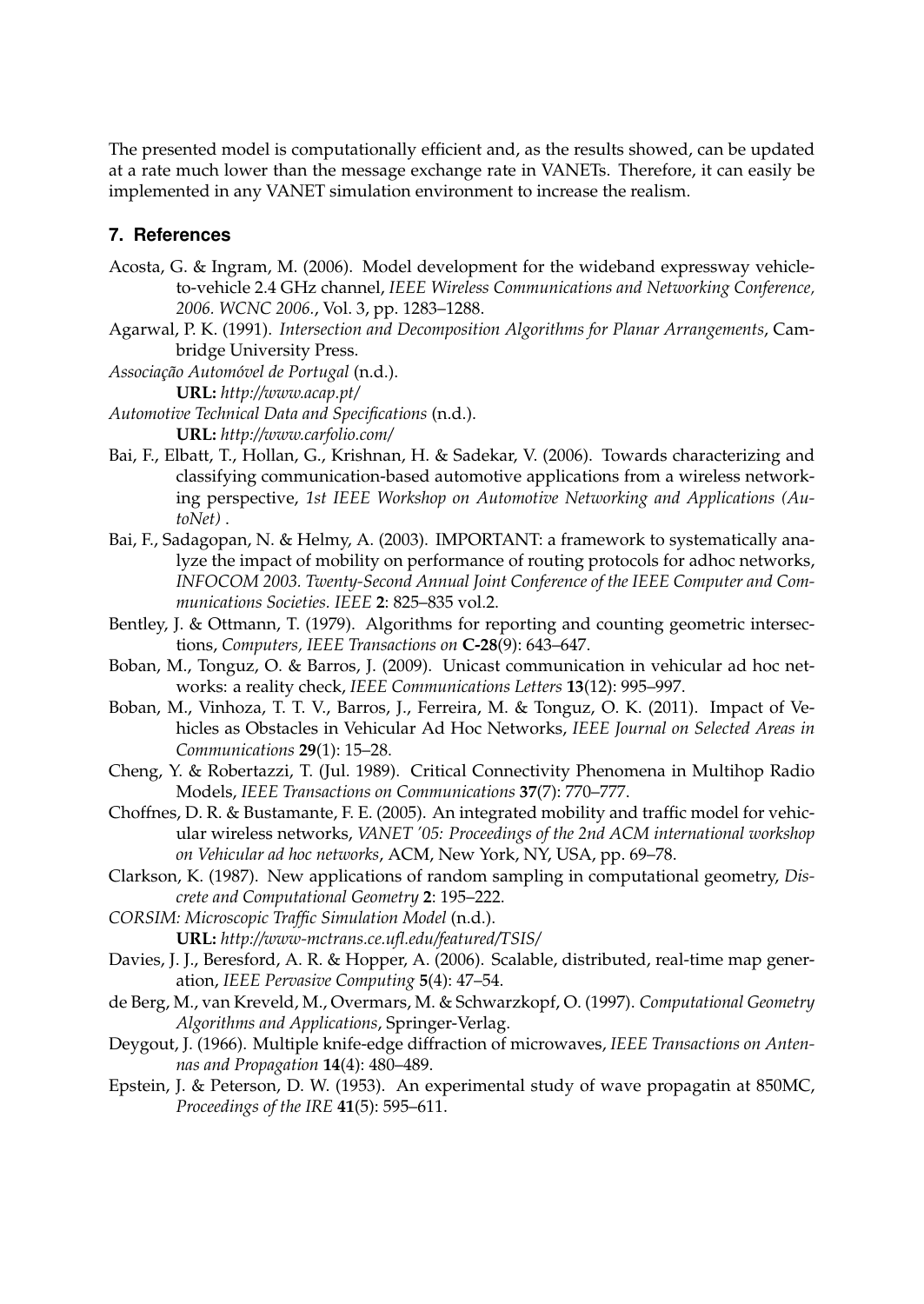- <span id="page-23-3"></span>Ferreira, M., Conceicão, H., Fernandes, R. & Tonguz, O. K. (2009). Stereoscopic Aerial Photography: An Alternative to Model-Based Urban Mobility Approaches, *Proceedings of the Sixth ACM International Workshop on VehiculAr Inter-NETworking (VANET 2009)*, ACM New York, NY, USA.
- <span id="page-23-16"></span>Festag, A., Baldessari, R., Zhang, W., Le, L., Sarma, A. & Fukukawa, M. (2008). Car-2-x communication for safety and infotainment in europe, *NEC Technical Journal* **3**(1).
- <span id="page-23-14"></span>Giordano, E., Frank, R., Pau, G. & Gerla, M. (2010). Corner: a realistic urban propagation model for vanet, *WONS'10: Proceedings of the 7th international conference on Wireless on-demand network systems and services*, IEEE Press, Piscataway, NJ, USA, pp. 57–60.
- <span id="page-23-19"></span>Giovaneli, C. L. (1984). An analysis of simplified solutions for multiple knife-edge diffraction, *IEEE Transactions on Antennas and Propagation* **32**(3): 297–301.
- <span id="page-23-6"></span>Gipps, P. G. (1986). A model for the structure of lane-changing decisions, *Transportation Research Part B: Methodological* **20**(5): 403–414.
- <span id="page-23-2"></span>Goldsmith, A. J. (2006). *Wireless Communications*, Cambridge University Press.
- <span id="page-23-13"></span>Gupta, P. & Kumar, P. (2000). The Capacity of Wireless Networks, *IEEE Transactions on Information Theory* **46**(2): 388–404.
- <span id="page-23-5"></span>Harri, J. (2010). Vehicular mobility modeling for vanet, *VANET Vehicular Applications and Inter-Networking Technologies*, Wiley, pp. 107–152.
- <span id="page-23-7"></span>Helbing, D. (2001). Traffic and related self-driven many-particle systems, *Rev. Mod. Phys.* **73**(4): 1067–1141.
- <span id="page-23-4"></span>Ho, I. W., Leung, K. K., Polak, J. W. & Mangharam, R. (2007). Node connectivity in vehicular ad hoc networks with structured mobility, *32nd IEEE Conference on Local Computer Networks, LCN 2007.* pp. 635–642.
- <span id="page-23-8"></span>Hoogendoorn, S. & Bovy, P. (2001). Generic gas-kinetic traffic systems modeling with applications to vehicular traffic flow.
- <span id="page-23-11"></span>*IEEE Draft Standard IEEE P802.11p/D9.0* (July 2009). *Technical report*.
- <span id="page-23-12"></span>*IEEE Trial-Use Standard for Wireless Access in Vehicular Environments (WAVE) - Multi-channel Operation* (2006). *IEEE Std 1609.4-2006* pp. c1–74.
- <span id="page-23-10"></span>*IEEE Trial-Use Standard for Wireless Access in Vehicular Environments (WAVE) - Networking Services* (Apr. 2007). *IEEE Std 1609.3-2007* pp. c1–87.
- <span id="page-23-18"></span>ITU-R (2007). Propagation by diffraction, *Recommendation P.526*, International Telecommunication Union Radiocommunication Sector, Geneva.
- <span id="page-23-15"></span>Jerbi, M., Marlier, P. & Senouci, S. M. (2007). Experimental assessment of V2V and I2V communications, *Proc. IEEE Internatonal Conference on Mobile Adhoc and Sensor Systems (MASS 2007)*, pp. 1–6.
- <span id="page-23-9"></span>Jin, W. (2003). Kinematic wave models of network vehicular traffic. Ph.D. Dissertation, UC Davis.
- <span id="page-23-17"></span>Kaul, S., Ramachandran, K., Shankar, P., Oh, S., Gruteser, M., Seskar, I. & Nadeem, T. (2007). Effect of antenna placement and diversity on vehicular network communications, *Proc. IEEE SECON.*, pp. 112–121.
- <span id="page-23-1"></span>Koberstein, J., Witt, S. & Luttenberger, N. (2009). Model complexity vs. better parameter value estimation: comparing four topography-independent radio models, *Simutools '09: Proceedings of the 2nd International Conference on Simulation Tools and Techniques*, ICST (Institute for Computer Sciences, Social-Informatics and Telecommunications Engineering), ICST, Brussels, Belgium, Belgium, pp. 1–8.
- <span id="page-23-0"></span>Kotz, D., Newport, C., Gray, R. S., Liu, J., Yuan, Y. & Elliott, C. (2004). Experimental evaluation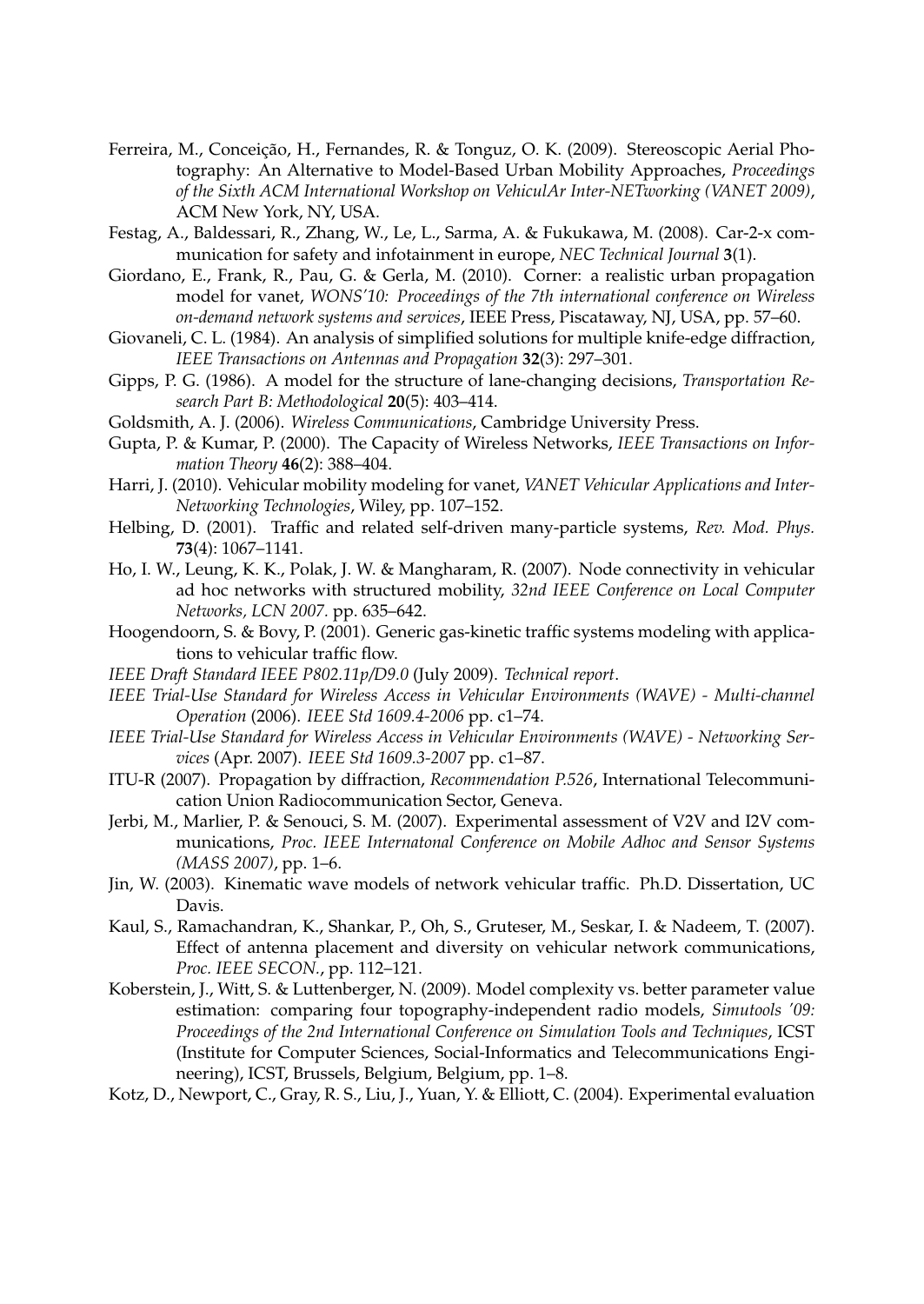of wireless simulation assumptions, *Proc. ACM MSWiM '04*, ACM, New York, NY, USA, pp. 78–82.

- <span id="page-24-6"></span>Lighthill, M. J. & Whitham, G. B. (1955). On Kinematic Waves. II. A Theory of Traffic Flow on Long Crowded Roads, *Royal Society of London Proceedings Series A* **229**: 317–345.
- <span id="page-24-2"></span>Mangharam, R., Weller, D. S., Stancil, D. D., Rajkumar, R. & Parikh, J. S. (2005). Groovesim: a topography-accurate simulator for geographic routing in vehicular networks, *VANET '05: Proceedings of the 2nd ACM international workshop on Vehicular ad hoc networks*, ACM, New York, NY, USA, pp. 59–68.
- <span id="page-24-13"></span>Martinez, F. J., Toh, C. K., Cano, J.-C., Calafate, C. T. & Manzoni, P. (2009). A survey and comparative study of simulators for vehicular ad hoc networks (VANETs), *Wireless Communications and Mobile Computing* .
- <span id="page-24-12"></span>Matolak, D., Sen, I., Xiong, W. & Yaskoff, N. (2005). 5 GHz wireless channel characterization for vehicle to vehicle communications, *Proc. IEEE Military Communications Conference (MILCOM 2005)*, Vol. 5, pp. 3016–3022.
- <span id="page-24-0"></span>Maurer, J., Fugen, T., Schafer, T. & Wiesbeck, W. (2004). A new inter-vehicle communications (ivc) channel model, *Vehicular Technology Conference, 2004. VTC2004-Fall. 2004 IEEE 60th*, Vol. 1, pp. 9–13 Vol. 1.
- <span id="page-24-15"></span>McCasland, W T (1965). Comparison of Two Techniques of Aerial Photography for Application in Freeway Traffic Operations Studies, *Photogrammetry and Aerial Surveys* .
- <span id="page-24-7"></span>Murthy, C. S. R. & Manoj, B. (2004). *Ad Hoc Wireless Networks: Architectures and Protocols*, Prentice Hall PTR, Upper Saddle River, NJ, USA.
- <span id="page-24-5"></span>Nagel, K. & Schreckenberg, M. (1992). A cellular automaton model for freeway traffic, *J. de Physique* **2**: 2221.
- <span id="page-24-10"></span>Nagel, R. & Eichler, S. (2008). Efficient and realistic mobility and channel modeling for vanet scenarios using omnet++ and inet-framework, *Simutools '08: Proceedings of the 1st international conference on Simulation tools and techniques for communications, networks and systems & workshops*, ICST, Brussels, Belgium, Belgium, pp. 1–8.
- <span id="page-24-1"></span>Naumov, V., Baumann, R. & Gross, T. (2006). An evaluation of inter-vehicle ad hoc networks based on realistic vehicular traces, *MobiHoc '06: Proceedings of the 7th ACM international symposium on Mobile ad hoc networking and computing*, New York, NY, USA, pp. 108–119.
- <span id="page-24-8"></span>*Network Simulator 2* (n.d.).

**URL:** *http://www.isi.edu/nsnam/ns/*

<span id="page-24-3"></span>*Open Street Map Project* (n.d.).

**URL:** *http://www.openstreetmap.org*

- <span id="page-24-11"></span>Otto, J. S., Bustamante, F. E. & Berry, R. A. (2009). Down the block and around the corner – the impact of radio propagation on inter-vehicle wireless communication, *Proc. of IEEE International Conference on Distributed Computing Systems (ICDCS)*.
- <span id="page-24-9"></span>Palazzi, C. E., Ferretti, S., Roccetti, M., Pau, G. & Gerla, M. (2007). How do you quickly choreograph inter-vehicular communications? a fast vehicle-to-vehicle multihop broadcast algorithm, explained, *in Proc. of the 3rd IEEE CCNC International Workshop on Networking Issues in Multimedia Entertainment (CCNC/NIME 2007), Las Vegas, NV, USA, IEEE Communications Society*.
- <span id="page-24-14"></span>Parsons, J. D. (2000). *The Mobile Radio Propagation Channel*, John Wiley & Sons.
- <span id="page-24-4"></span>Piorkowski, M., Raya, M., Lugo, A. L., Papadimitratos, P., Grossglauser, M. & Hubaux, J.-P. ´ (2008). Trans: realistic joint traffic and network simulator for vanets, *SIGMOBILE Mob. Comput. Commun. Rev.* **12**(1): 31–33.